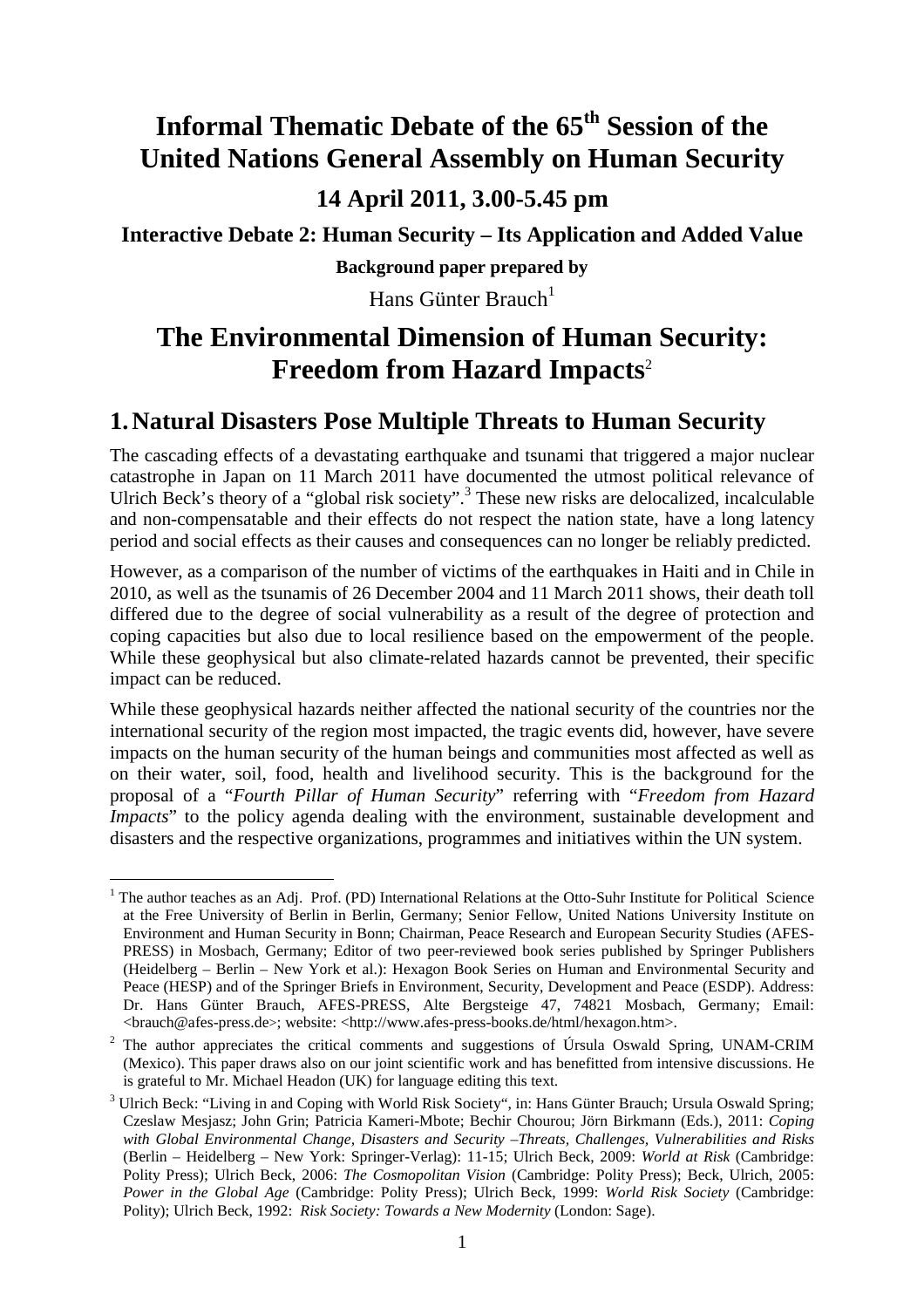This paper will address the two parallel debates on environmental and human security (2.), with the goal of introducing the environmental dimension of human security (3.), it will sketch the proposal for a fourth pillar of Human Security as "Freedom from Hazard Impacts" (4.), it will review the environment-related work of the Human Security Network and Friends of Human Security and of the first debate on human security at the UN on 22 May 2008 (5.), it will refer to threats to the environmental dimension of human security (6.), discuss the societal impacts of global environmental change for human security and its sectoral components (7.), address human security perspectives on water and soil security (8.), it will suggest human security responses to these environmental dangers (9.) and it will conclude with a discussion of strategies for addressing and coping with environmental threats to human security (10.)

### **2.Two Parallel Policy Debates**

Since 1989 and 1994, two parallel policy debates have emerged on environmental and human security that have reached both the UN General Assembly and the UN Security Council. To both, the UN Secretary-General has responded with several reports, most recently with his first reports on *Climate change and its possible security implications* of 11 September 2009 (A/64/350) and on *Human Security* of 8 March 2010 (A/64/701).<sup>4</sup> This report specifically refers to "the threats posed by natural disasters" for human security and it suggests applying the concept to five priorities of the UN: a) global financial crisis, b. volatility of food prices, c. spread of infectious diseases and other health threats, d. climate change and increase in the frequency and intensity of climate-related hazard events, and e. prevention of violent conflicts, peacekeeping and peace-building. This paper focuses on the fourth priority.

#### **3.Goal: Introduce the Environmental Dimension of Human Security**

The *International Human Dimensions Programme on Global Change* (IHDP) with its project on *Global Environmental Change and Human Security* (GECHS) analysed (1999-2009) the linkage between environmental change and human security<sup>5</sup>, and in the forthcoming Fifth Assessment Report Working Group II of the IPCC, addresses in chapter 12 for the first time the impact of global climate change on human security.<sup>6</sup>

The *Global Environmental and Human Security Handbook for the Anthropocene* that is available now in three volumes with 270 peer-reviewed chapters by 300 authors from 100 countries argues that besides the end of the Cold War and globalization, the human-induced global environmental change has been the third major cause of a global reconceptualization of security and of a redefinition of national and international security interests.<sup>7</sup> This handbook

 $\overline{a}$ 4 UN General Assembly: *Climate change and its possible security implications: Report of the Secretary-General*, 11 September 2009, A/64/350, at: <http://www.unhcr.org/refworld/docid/4ad5e6380.html>; UN General Assembly: *Human security: Report of the Secretary-General*, 3 March 2010, A/64/701, at: <http://daccessdds-ny.un.org/doc/UNDOC/GEN/N10/263/38/PDF/N1026338.pdf?OpenElement >.

 $<sup>5</sup>$  GECHS, at: <http://www.gechs.org/>.</sup>

<sup>&</sup>lt;sup>6</sup> IPCC, "Fifth Assessment Report (AR5) Authors and Review Editors", at: < http://www.ipcc.ch/pdf/ar5/ar5 \_authors\_review\_editors\_updated.pdf>.

<sup>7</sup> Hans Günter Brauch; Úrsula Oswald Spring; Czeslaw Mesjasz; John Grin; Pal Dunay; Navnita Behera Chadha; Béchir Chourou; Patricia Kameri-Mbote; P.H. Liotta (Eds.), 2008: *Globalization and Environmental Challenges: Reconceptualizing Security in the 21st Century* (Berlin – Heidelberg – New York: Springer-Verlag); Hans Günter Brauch; Úrsula Oswald Spring; John Grin; Czeslaw Mesjasz; Patricia Kameri-Mbote**;**  Navnita Behera Chadha; Béchir Chourou; Heinz Krummenacher (Eds.), 2009: *Facing Global Environmental Change: Environmental, Human, Energy, Food, Health and Water Security Concepts* (Berlin – Heidelberg – New York: Springer-Verlag); H.G. Brauch et al. (Eds.), 2011: *Coping with Global Environmental Change,*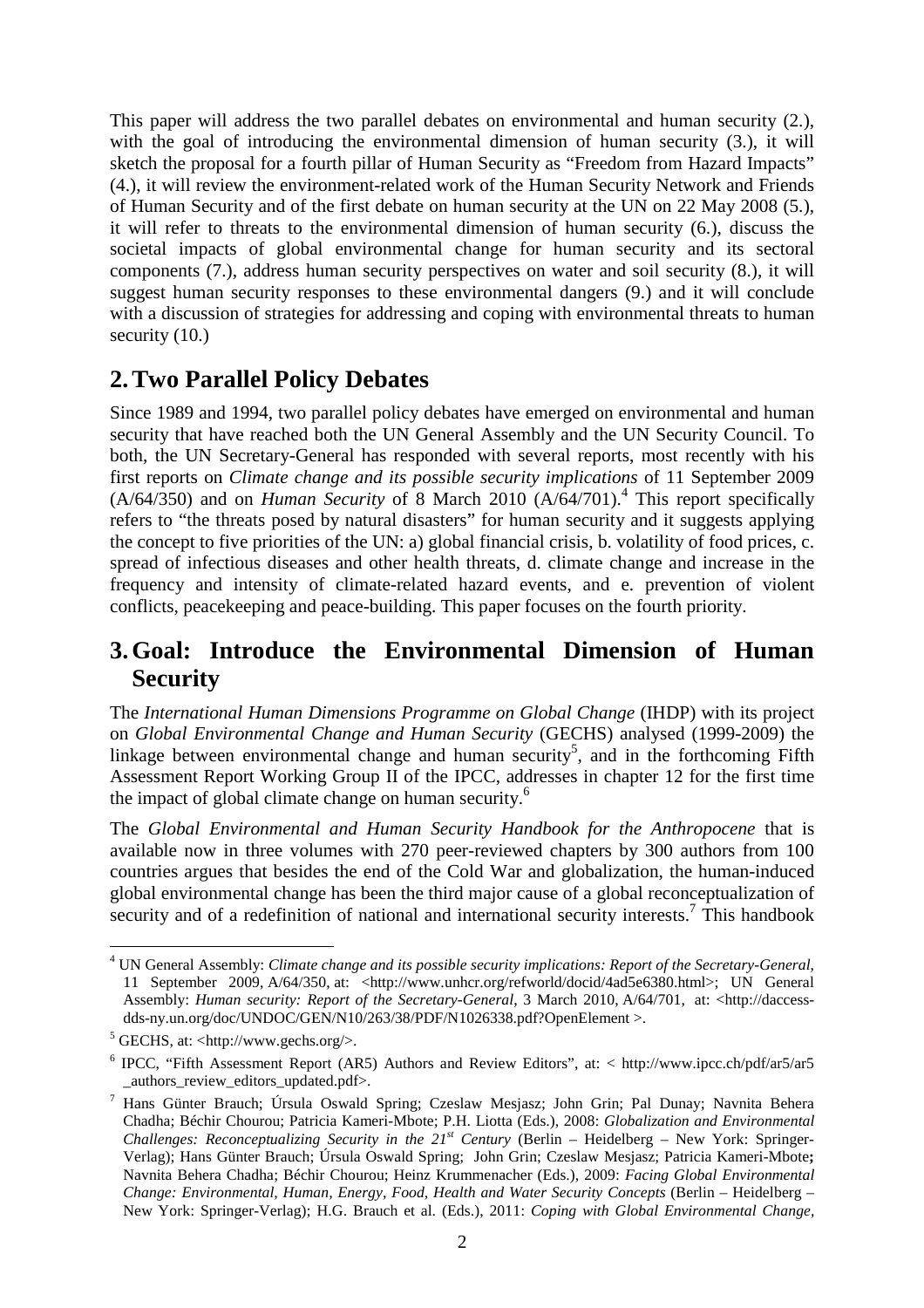developed the environmental dimension of human security further and it documents the global scientific debates on human, environmental, water, food, health, livelihood and gender security, it refers to the multiple new human and environmental security threats, challenges humankind has been *facing* and will face during the 21<sup>st</sup> century, and it reviews the global debate on *coping* with *Global Environmental Change, Disasters and Security*. 8

### **4.Fourth Human Security Pillar: Freedom from Hazard Impacts**

In 2005, two reports for the United Nations University Institute on Environment and Human Security (UNU-EHS) suggested "Freedom from Hazard Impact" as the fourth pillar of human security, introduced as its "environmental security dimension" to focus on "reducing vulnerability of societies confronted with natural and human-induced hazards".<sup>9</sup>

Previously GECHS (1999) in its science plan had argued that several types of environmental change affect *human security*: a) natural disasters, b) cumulative changes or 'slow-onset changes', c) accidental disruptions or industrial accidents, d) development projects, and e) conflict and warfare.

UNU-EHS initially focused on the *response* to floods and droughts by reducing vulnerability and enhancing the coping capabilities of societies confronted with environmental and humaninduced hazards. Human security focuses on threats that endanger the lives and livelihoods of individuals and communities and on interrelated social, political, institutional, economic, cultural, technological and environmental variables that amplify the impacts of environmental change. Its mission is "to improve the knowledge base for the assessment of vulnerability and coping capacity of societies facing natural and human-induced hazards, in a changing and often deteriorating environment" and "the understanding of cause and effect relationships and to offer options to help reduce the vulnerabilities of societies". The fourth pillar of HS as "Freedom from Hazard Impacts" calls for reducing the environmental and social vulnerability and enhancing the coping capabilities of societies confronted with environmental, both geophysical and human-induced climate-related hazards.

"Freedom from hazard impact" implies that people can mobilize their resources to address sustainable development goals, rather than having to remain within the vicious circle of the survival dilemma.<sup>10</sup> Human security as freedom from hazard impact is achieved when people

<u>.</u>

*Disasters and Security –Threats, Challenges, Vulnerabilities and Risks* (Berlin et al.: Springer-Verlag); for detailed documentation see at: <http://www.afes-press-books.de/html/hexagon.htm>.

<sup>8</sup> The volume on *Facing Global Environmental Change* contains 15 chapters on the global debates on environmental security and 23 chapters on human security; see also for the proposals for combining both perspectives: Úrsula Oswald Spring; Hans Günter Brauch; Simon Dalby , 2009: "Linking Anthropocene, HUGE and HESP: Fourth Phase of Environmental Security Research", in: H.G. Brauch et al. (Eds.), 2009: *Facing Global Environmental Change: Environmental, Human, Energy, Food, Health and Water Security Concepts* (Berlin et al.: Springer-Verlag): 1277-1294.

<sup>&</sup>lt;sup>9</sup> Janos Bogardi; Hans Günter Brauch, 2005: "Global Environmental Change: A Challenge for Human Security – Defining and conceptualising the environmental dimension of human security", in: Andreas Rechkemmer (Ed.): *UNEO – Towards an International Environment Organization – Approaches to a sustainable reform of global environmental governance* (Baden-Baden: Nomos): 85-109; Hans Günter Brauch, 2005: *Environment and Human Security. Freedom from Hazard Impact*, InterSecTions, 2/2005 (Bonn: UNU-EHS); at: <http://www.ehs.unu.edu/ file.php? id=64>; Hans Günter Brauch, 2005a: *Threats, Challenges, Vulnerabilities and Risks in Environmental Human Security.* Source, 1/2005 (Bonn: UNU-EHS); at: <http://www.ehs.unu. edu/index.php?module=overview&cat=17&menu=36>; Hans Günter Brauch, 2008a: "Conceptualising the environmental dimension of human security in the UN", in: *International Social Science Journal*, Special Issue. *Rethinking Human Security* [Goucha, Moufida; Crowley, John (Eds.)], (September): 19-48.

<sup>&</sup>lt;sup>10</sup> Hans Günter Brauch, 2008: "From a Security towards a Survival Dilemma", in: H. G. Brauch et al. (Eds.): *Globalization and Environmental Challenges: Reconceptualizing Security in the 21st Century.* Hexagon Series on Human and Environmental Security and Peace, vol. 3 (Berlin et al.: Springer-Verlag): 537-552.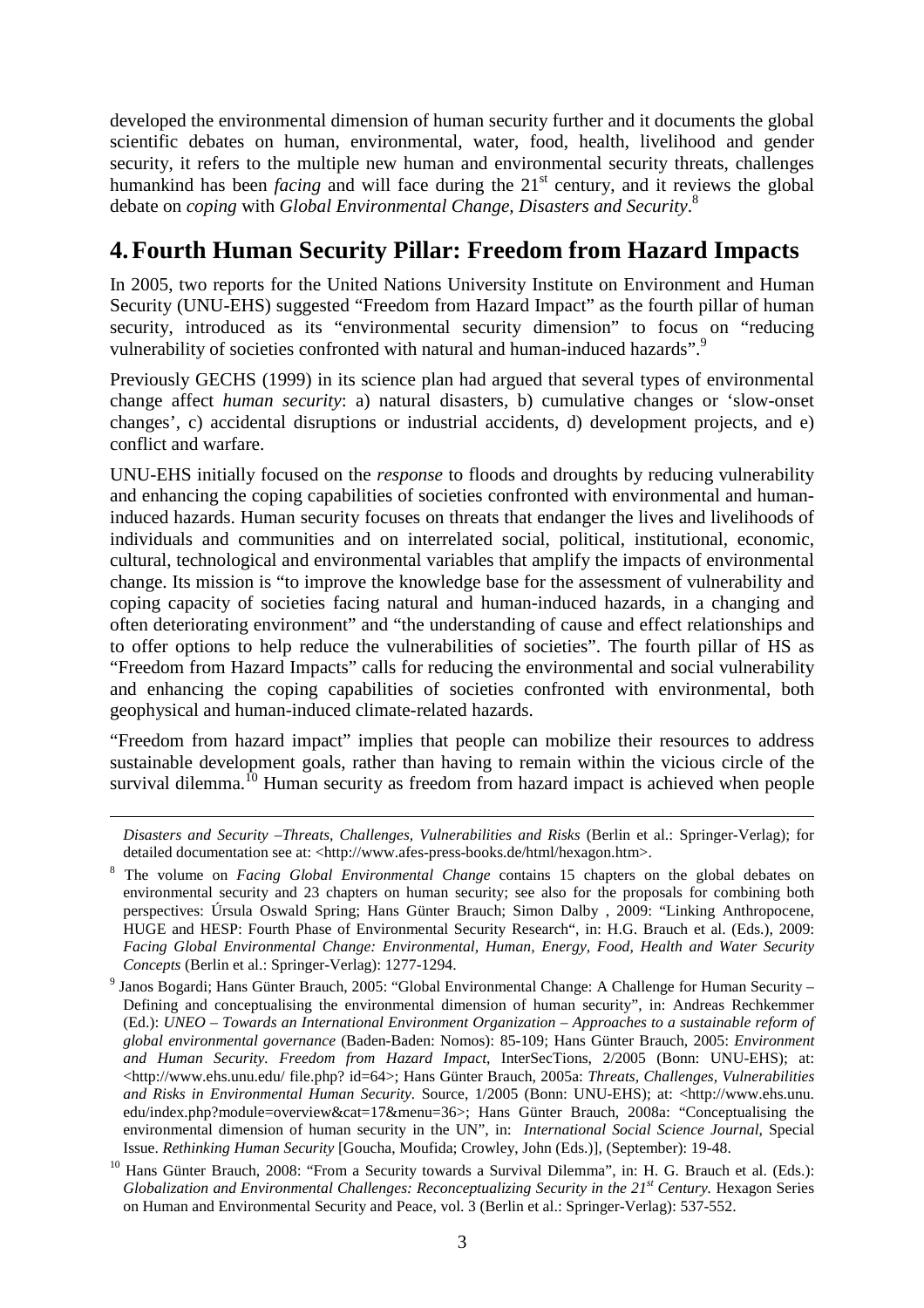who are vulnerable to environmental hazards and disasters that are often intensified by other associated societal threats (poverty), challenges (food insecurity), vulnerabilities and risks (improper housing in flood-prone and coastal areas) are better warned of impending hazards, and are *protected* against these impacts and are *empowered* to prepare themselves for them.

#### **5.Human Security Network, Friends of Human Security and First Debate on Human Security at the UN on 22 May 2008**

This goal has been endorsed by the Human Security Network (HSN) in the conclusions of its ministerial meetings in Bangkok (2006) and Athens (2008). The Greek presidency addressed climate change as a challenge for human security<sup>11</sup> with a focus on climate change impacts on development, women, children and migrants.<sup>12</sup> The Friends of Human Security, co-chaired by the Permanent Representatives of Japan and Mexico at the United Nations, has discussed environmental problems and climate change, together with disasters, since its second meeting in April 2007 (November 2007, May 2008, November 2008, June 2009, December 2009) as one of its five key agenda items.<sup>13</sup>

In the first systematic meeting of the UN General Assembly on human security on 22 May 2008, many countries listed as major threats to HS environmental degradation, climate change, natural disasters and forced migration (EU, Iraq, Japan, Mexico, Tonga, Greece, Mongolia, Turkey, Egypt, Austria, Portugal, Chile, Philippines, Cuba, Brazil, Kazakhstan, Israel $\overline{)}$ .<sup>14</sup>

In his first report on Human Security of 8 March 2010, the Secretary-General applied the human security concept to five priorities of the UN, including "Climate change and the increase in the frequency and intensity of climate-related hazard events", which he considered as "one of the most pressing issues of our time", adding that "among its many consequences are an increase in the frequency, variability and intensity of events such as floods, storms, desertification and droughts" that "disrupt harvests, deplete fisheries, erode livelihoods and increase the spread of infectious diseases", where "vulnerable groups are particularly at risk" from the "the immediate impacts of climate-related disasters" and from their societal outcomes, such as "displacement and migration". He also noted that many governments agree

on the need to place climate change in the broader context of sustainable development and poverty eradication …[by] mainstreaming disaster reduction and risk management into national development plans, promoting community-based adaptation and mitigation plans, and accelerating the transfer and deployment of information, knowledge and technologies, especially to those countries most vulnerable to climate change.

The Secretary-General also stressed the need for "a better understanding of the interlinkages between climate change and other dimensions of human security" that could "help assess the

 $\overline{a}$ <sup>11</sup> "Greece assumes the Chairmanship of the Human Security Network May 2007-2008"; at: <http://www.mfa. gr/www.mfa.gr/Articles/en-US/ts18052007\_KL2115.htm>.

<sup>&</sup>lt;sup>12</sup> Claudia F. Fuentes Julio, Hans Günter Brauch, 2009: "The Human Security Network: A Global North-South Coalition", in: H. G. Brauch et al. (Eds.), 2009: *Facing Global Environmental Change: Environmental, Human, Energy, Food, Health and Water Security Concepts* (Berlin et al.: Springer-Verlag): 991-1002.

<sup>&</sup>lt;sup>13</sup> The seventh meeting of the FHS occurred on 10 December 2009; see at: <http://ochaonline.un.org/ OutreachandABHS/Outreach/2009Activities/SeventhmeetingoftheFriendsofHumanSecurity/tabid/6429/langua ge/en-US/Default.aspx>.

<sup>&</sup>lt;sup>14</sup> See for details at: <http://www.un.org/News/Press/docs/2008/ga10709.doc.htm>; and for documentation at: <http://www.un.org/ga/president/62/ThematicDebates/humansecurity.shtml>. This debate was analysed in detail by: Hans Günter Brauch, 2009: "Human Security Concepts in Policy and Science", in: H. G. Brauch et al. (Eds.): *Facing Global Environmental Change: Environmental, Human, Energy, Food, Health and Water Security Concepts* (Berlin et al.: Springer-Verlag): 965-990.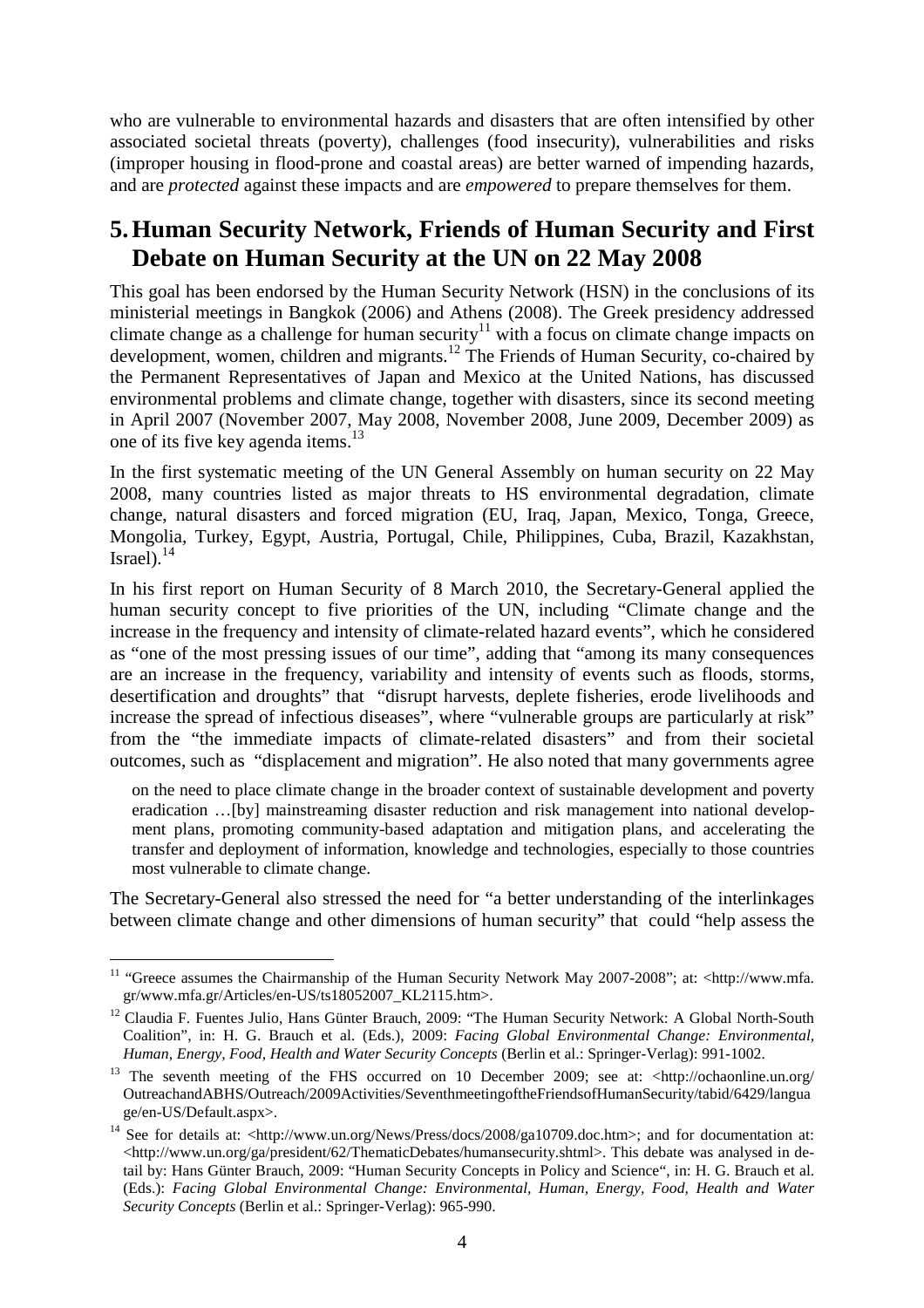causes and identify the actions needed to manage the combined risks of climate-related insecurities", especially in fragile spots where "the international community is required to assist countries in reducing the social stresses that emerge when State institutions are overstretched and the delivery of basic services is inadequate".<sup>15</sup>

#### **6.Threats to the Environmental Dimension of Human Security**

Although the environment was listed as one of seven components of the initial UNDP report of 1994<sup>16</sup>, it was not until 2007 that climate change became a key agenda item of the human security debate at the UN. Hence it may now be appropriate to add "Freedom from Environmental and Hazard Impacts" as the fourth pillar of human security. Putting the environment and natural hazards on the human security agenda also means addressing its impacts on water, soil, food, health and livelihood security from a human security perspective.

Global environmental change (GEC) as the outcome of the interaction between the earth and human systems and of direct human interference with nature has gradually become a scientific, political and security issue since the early 1970s; anthropogenic climate change has become an objective security danger that has been *scientized* since the early 1970s, and *politicized* since 1988 with the mandate to establish the IPCC and to launch the negotiations for a UN Framework Convention on Climate Change that was approved at the earth summit (UNCED) in Rio de Janeiro in June 1992.

Climate change has been perceived as a security concern and thus has been *securitized* since 2004, when policymakers declared climate change as issues of "utmost importance" for international and human security that require "extraordinary measures". While the debates on international security (UN, EU) have addressed climate change as a 'threat multiplier', the national security debate on climate change (e.g. in the USA since 2007) has addressed only the threats to US national security and how to respond to cope with these threats.<sup>17</sup>

Thus, a human security perspective on climate change places human beings, communities and humankind as reference objects at the centre, addresses how *physical* (temperature, sea-level rise, precipitation change, increase in intensity of hazards) and *societal* impacts (migration, crises, conflicts) of climate change pose HS dangers, and how human beings, states and the international community can cope proactively to avoid major human catastrophes.

As 'we' are the threat (through our consumption of fossil fuels), it is 'we' who have to change our prevailing consumerist culture and must adapt governance structures to reduce global greenhouse gas (GHG) emissions by 50% between 1990 and 2050. This implies a fundamental shift from *business-as-usual* strategies towards an alternative sustainability paradigm.<sup>18</sup>

 $\overline{a}$ 

<sup>&</sup>lt;sup>15</sup> UN General Assembly: *Human security: Report of the Secretary-General*, 3 March 2010, A/64/701; at: <http: //daccess-dds-ny.un.org/doc/UNDOC/GEN/N10/263/38/PDF/N1026338.pdf?OpenElement >.

<sup>16</sup> UNDP, 1994: *Human Development Report 1994. New Dimensions of Human Security* (New York – Oxford - New Delhi: Oxford University Press).

<sup>&</sup>lt;sup>17</sup> See for a review of this threefold debate: Hans Günter Brauch, 2009a: "Securitzing Global Environmental Change", in: H. G. Brauch et al. (Eds.), 2009: *Facing Global Environmental Change: Environmental, Human, Energy, Food, Health and Water Security Concepts* (Berlin et al.: Springer-Verlag): 65-102; for a debate on climate change as a security issue at the UN until end of 2010, see: Gerrit Kurtz: "Securitization of Climate Change in the United Nations 2007-2010", in: Jürgen Scheffran; Michael Brzoska; Hans Günter Brauch; Peter Michael Link; Janpeter Schilling (Eds.): *Climate Change, Human Security and Violent Conflict: Challenges for Societal Stability* (Berlin – Heidelberg – New York: Springer-Verlag, 2011) *forthcoming*.

<sup>&</sup>lt;sup>18</sup> Will Steffen; Angelina Sanderson; Peter D. Tyson; Jill Jäger; Pamela A. Matson; Berrien Moore III; Frank Oldfield; Katherine Richardson; Hans Joachim Schellnhuber; B.L. Turner II; Robert J. Wasson, 2004: *Global Change and the Earth System. A Planet under Pressure. The IGBP Series (Berlin – Heidelberg –New York:*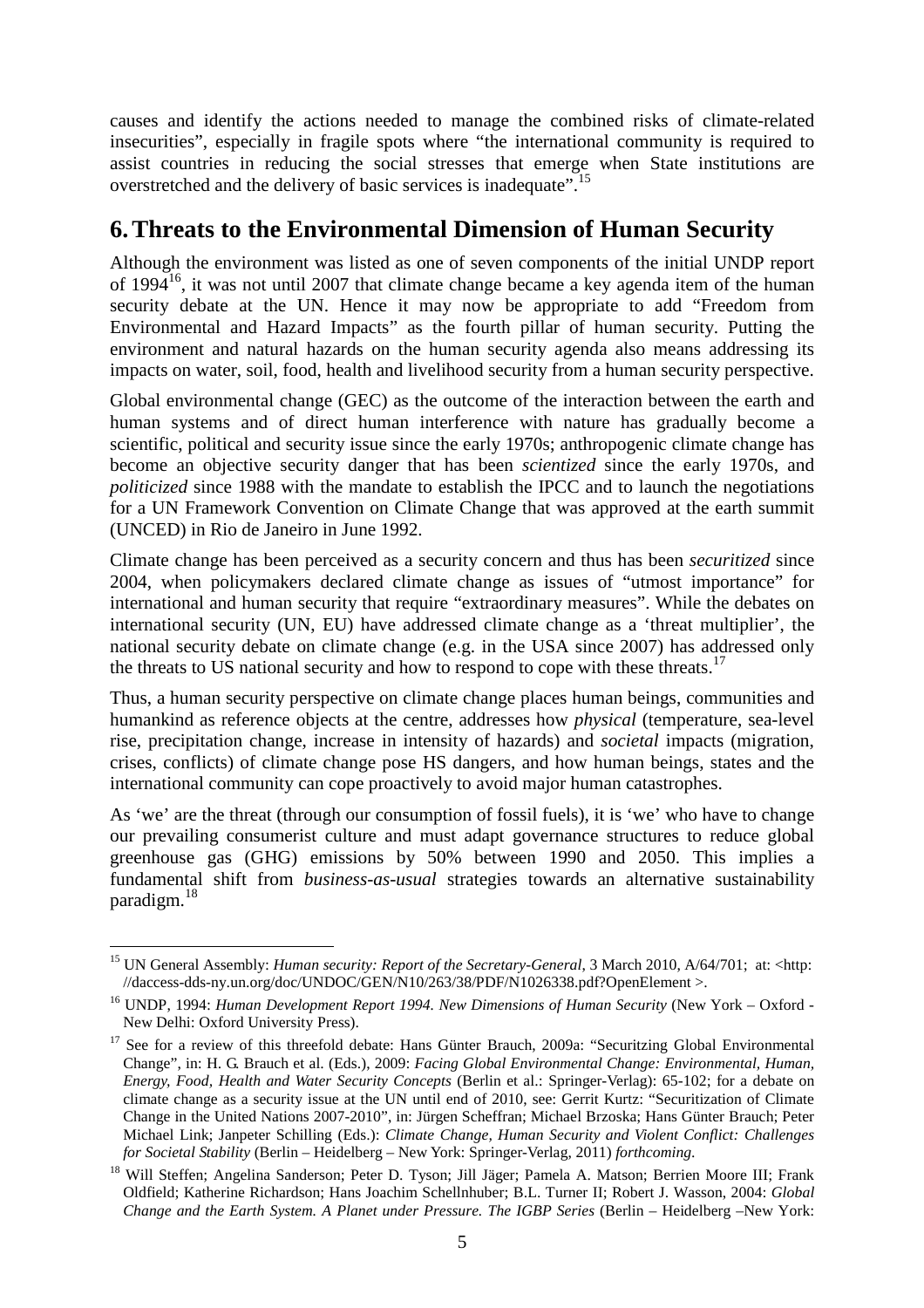Given this socio-political context, a *scientific human security approach* addresses objective, subjective and inter-subjective security questions in a transdisciplinary research setting focusing on complex linear, nonlinear and chaotic interactions within and between the earth and human systems (pressure), its effects (such as environmental scarcity, degradation and stress), its impacts (such as climate-induced hazards), its societal outcomes (migration, crisis, conflicts and their prevention) and the coping strategies needed (governance) to achieve human security by reducing risks related to climate change.

A *policy-focused human security approach* to climate change prioritizes the climate-induced security threats humankind will *face* during the 21<sup>st</sup> century. Its task is to develop policies for coping better with the human security impacts of climate change by measures of mitigation, adaptation and resilience-building both to *protect* and to *empower* the affected people. This implies at the local level the development of survival strategies<sup>19</sup> and micro-business, and at the global level economic strategies for a gradual decarbonization<sup>20</sup> and dematerialization of the world economy.

While in national security approaches to climate change political, economic and military power remains crucial, in the human security approach primarily non-military means prevail. The development of new scientific knowledge, its technological application and its effective political implementation in the economic sector and in society matters. A *human security approach* to climate change allows policymakers and scientists to develop evidence by analysing probable causal pathways and proposing coping strategies.

A *scientific human security approach* may also contribute to an anticipatory learning enabling humans to better understand the nature of the threats facing humankind. The task of a *policyfocused human security strategy* is to allocate the scarce financial, environmental and scientific resources to the development and implementation of policy measures in order to achieve the agreed policy goals in a proactive manner.

<u>.</u>

Springer-Verlag); UNEP, 2007a: *Global Environmental Outlook, GEO 4* (Nairobi – New York: UNEP); at:  $\langle$ www.unep.org/ geo/geo4/media/index.asp> and:  $\langle$ http://www.earthprint.com/>; William C. Clark; Paul J. Crutzen; Hans Joachim Schellnhuber, 2004: "Science and Global Sustainability: Toward a New Paradigm", in: Hans Joachim Schellnhuber; Paul J. Crutzen; William C. Clark; Martin Claussen; Hermann Held (Eds.): *Earth System Analysis for Sustainability* (Cambridge, MA; London: MIT Press): 1-28; Ursula Oswald Spring; Hans Günter Brauch, 2011: "Coping with Global Environmental Change – Sustainability Revolution and Sustainable Peace", in: H. G. Brauch et al. (Eds.), 2011: *Coping with Global Environmental Change, Disasters and Security –Threats, Challenges, Vulnerabilities and Risks* (Berlin et al.: Springer-Verlag): 1487-1503.

<sup>19</sup> Úrsula Oswald Spring, 1991: *Estrategias de Supervivencia en la Ciudad de México* (Cuernavaca, México: CRIM-UNAM); Úrsula Oswald Spring, 2009: "A HUGE Gender Security Approach: Towards Human, Gender and Environmental Security", in: H. G. Brauch et al. (Eds.), 2009: *Facing Global Environmental Change: Environmental, Human, Energy, Food, Health and Water Security Concepts* (Berlin et al.: Springer): 1165-1190.

<sup>&</sup>lt;sup>20</sup> See Jesse H. Ausubel, 2003: "Decarbonization: The Next 100 Years", Alvin Weinberg Lecture, Oak Ridge National Laboratory (5 June 2003): at: <http://phe.rockefeller.edu/PDF\_FILES/ oakridge.pdf>; Reuel Shinnar; Francesco Citro, 2008: "Decarbonization: Achieving near-total energy independence and near-total elimination of greenhouse emissions with available technologies", in: *Technology in Society*, 30,1 (January): 1-16; Gunnar Luderer; Valentina Bosetti; Michael Jakob; Jan Steckel, Henri Waisman; Ottmar Edenhofer: "Towards a Better Understanding of Disparities in Scenarios of Decarbonization: Sectorally Explicit Results from the RECIPE Project", Presented at the 10th IAEE European Conference, Vienna, 2009; at: <http:// www.pik-potsdam.de/members/jakob/publications/recipe-understanding-disparities-in-models>; Ottmar Edenhofer; C. Carraro; J.-C. Hourcade; K. Neuhoff; G. Luderer; C. Flachsland; M. Jakob; A. Popp; J. Steckel; J. Strohschein; N. Bauer; S. Brunner; M. Leimbach; H. Lotze-Campen; V. Bosetti; E. De Cian; M. Tavoni; O. Sassi; H. Waisman; R. Crassous-Doerfler; S. Monjon; S. Dröge; H. van Essen; P. del Río, 2009) *RECIPE: The Economics of Decarbonization – Synthesis Report* (Potsdam: Institute for Climate Impact Research); UNDP, Human Development Research Office 2007/21 (New York: UNDP); at: <http://hdr. undp.org/en/reports/ global/hdr2007-2008/papers/de%20Buen \_Odon.pdf>.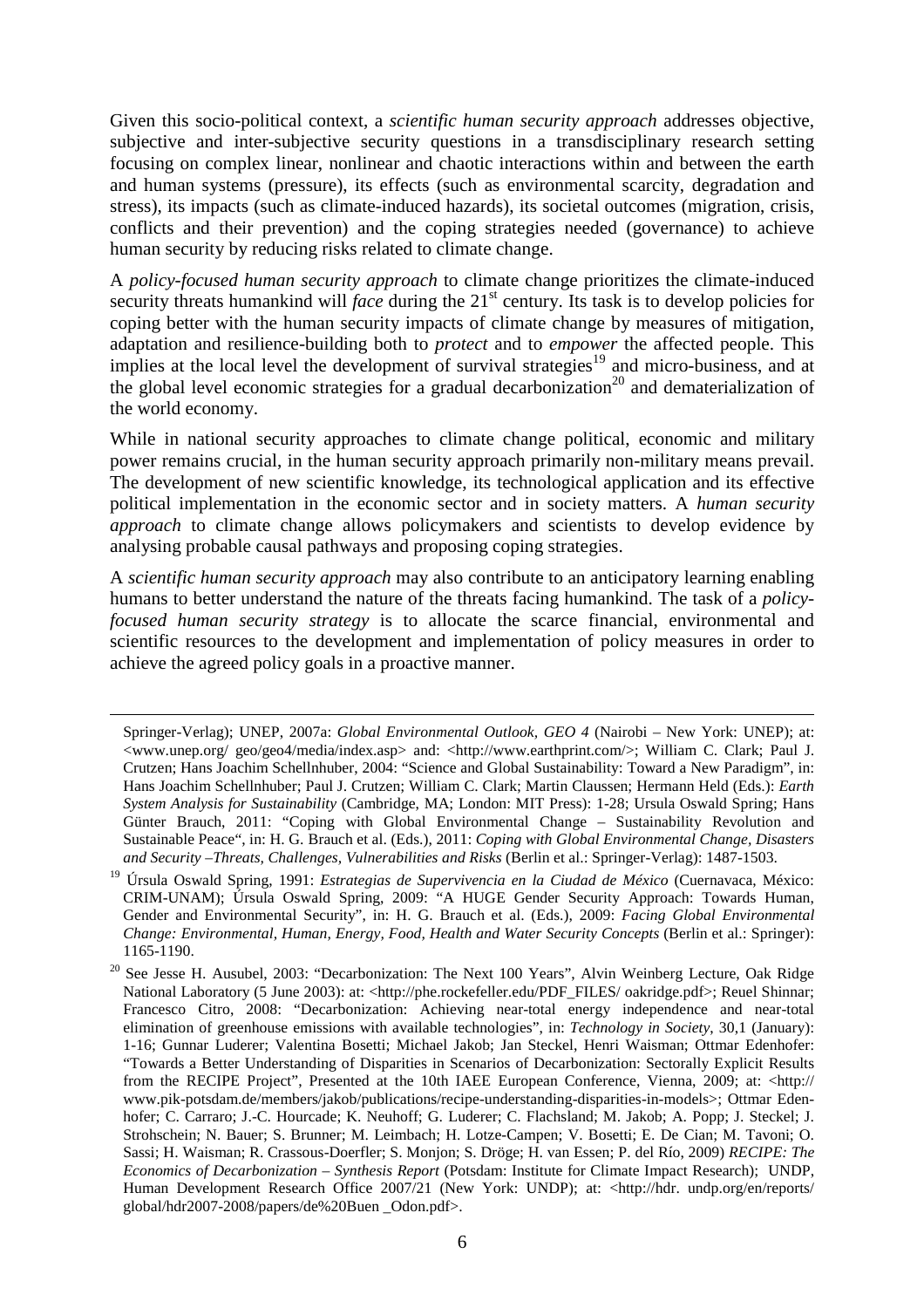This may require from a scientific point of view a 'political geo-ecology for the Anthropocene<sup> $21$ </sup> but from a scientific and policy perspective a fundamental shift from shorttermism and economic prevalence towards adopting a legally binding post-Kyoto regime in order to promote sustainable development and resilience in the poorest countries most affected by climate change, and to recover environmental services for adaptation and mitigation globally.

#### **7.Societal Impacts of Global Environmental Change for Human Security and its Sectoral Components**

Global environmental change comprises the complex interaction among four key factors of an "environmental quartet" of water, soil, climate change and biodiversity, representing the earth system. These often interact in a linear, non-linear or chaotic way with the four key components of a "human quartet" consisting of population change, rural and urban systems, socio-economic and cultural processes, that may trigger different environmental effects such as scarcity, degradation and stress, as well as direct impacts such as climate-induced natural hazards. $^{22}$ 

Both together may trigger extreme societal outcomes, such as displacement, internal and international migration, and crises and conflicts from nonviolent protests, food riots and violent internal confrontations and wars. These may directly affect human security and its referent objects individual human beings, local communities as well as humankind. However, those who have influenced this process most and those who have become its primary victims are not the same, and this has caused the many global equity issues discussed at COP 15 and COP 16 of the UNFCC at Copenhagen  $(2009)$  and Cancun  $(2010)$ .<sup>23</sup>

From a human security perspective climate change directly impacts on other sectoral concepts, such as water, soil, food, health and livelihood security. Climate change severely affects water quantity and quality, thus posing a direct challenge to human health, where water-born, vector- and temperature-related diseases challenge the health system and a safe water supply. Water is also crucial for ecosystem services, biodiversity, soil and food security. Water, soil, biodiversity and health security issues have progressively been defined by pollution, waste, toxics and later by climate-change-related hazards and disasters.

 $\overline{a}$ <sup>21</sup> Hans Günter Brauch, Simon Dalby, Úrsula Oswald Spring: "Political Geoecology for the Anthropocene", in: H.G. Brauch et al. (Eds.): *Coping with Global Environmental Change, Disasters and Security – Threats, Challenges, Vulnerabilities and Risks* (Berlin et al.: Springer-Verlag, 2011): 1453-1486.

**<sup>22</sup>** These have been analyzed in the framework of the author's PEISOR model, e.g. in: Hans Günter Brauch, 2009a: "Securitzing Global Environmental Change", in: H.G. Brauch et al. (Eds.), 2009: *Facing Global Environmental Change: Environmental, Human, Energy, Food, Health and Water Security Concepts* (Berlin – Heidelberg – New York: Springer-Verlag): 65-102; Hans Günter Brauch; Úrsula Oswald Spring, 2009: *Securitizing the Ground. Grounding Security* (Bonn: UNCCD).

<sup>&</sup>lt;sup>23</sup> Hans Günter Brauch; Úrsula Oswald Spring, 2011: "Introduction: Coping with Global Environmental Change in the Anthropocene", in: H.G. Brauch et al. (Eds.), 2011: *Coping with Global Environmental Change, Disasters and Security –Threats, Challenges, Vulnerabilities and Risks* (Berlin et al.: Springer-Verlag): 31-60.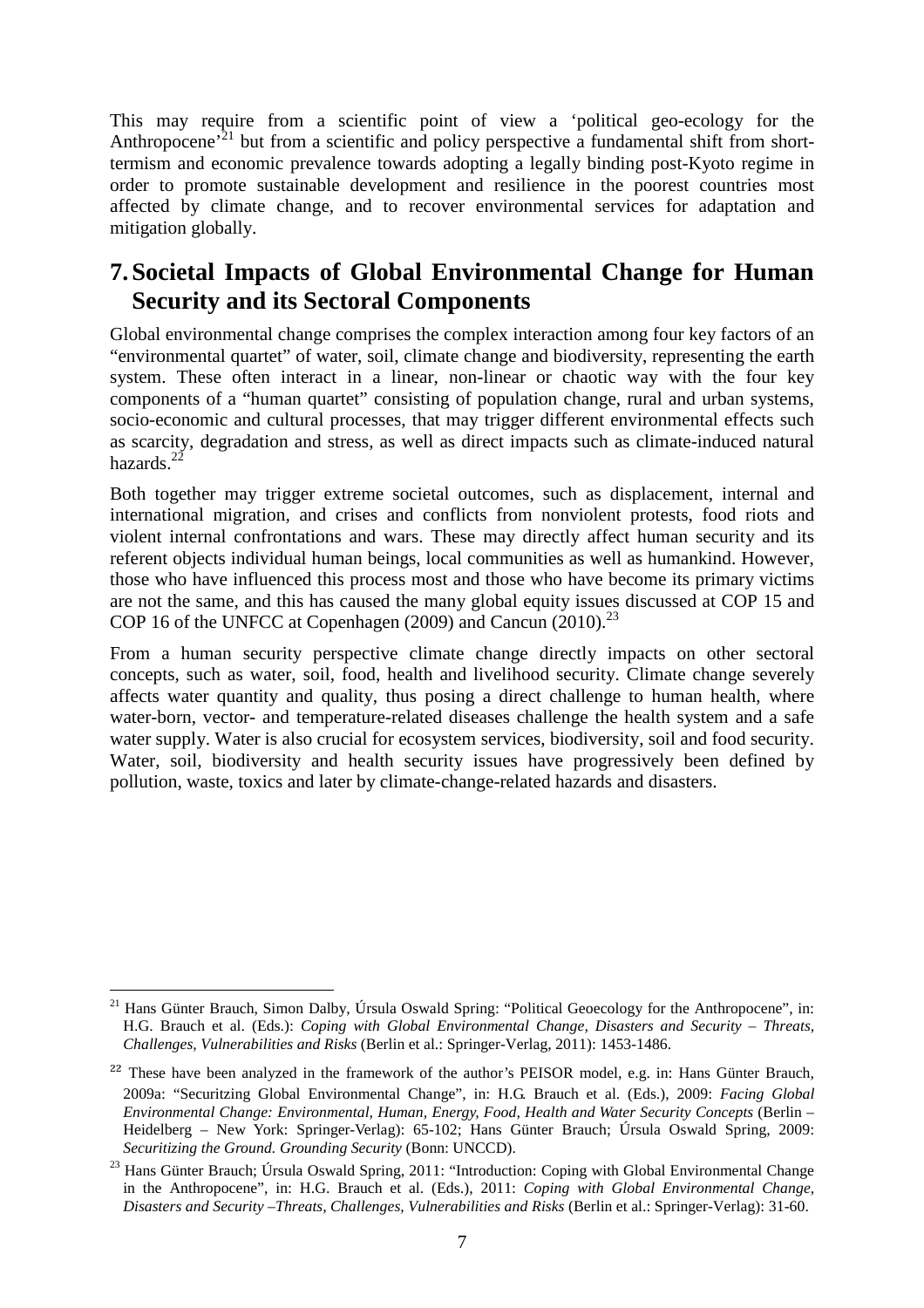The complex linkages between nature and humans depend on healthy ecosystem services.<sup>24</sup> In its *provisioning* functions they offer fresh water, air, food, wood, fuel and fibre, and they regulate the climate, purify water and air, and control floods and storms; in its *supporting* functions they offer nutrients and waste management for the soil, the disintegration, processing and detoxifying of hazardous components, and finally they guarantee the cultural heritage and non-material benefits for recreation. This complexity influences the material minimum for human and ecosystem survival, social relations, freedom and choice, and thus also human security. The policy agenda has evolved from poverty alleviation, diverse development paradigms, sustainability (Brundtland Commission) to financial, physical, human, societal, political and cultural capitals and to sectoral security issues that affect human security. $25$ 

- 1. *Water security* refers to "water resources and the related ecosystems that provide and sustain the vital liquid [that] are under threat from pollution, unsustainable use, land-use changes, climate change and many other forces… ensuring that freshwater, coastal and related ecosystems are protected and improved; that sustainable development and political stability are promoted, that every person has access to enough safe water at an affordable cost to lead a healthy and productive life and that the vulnerable are protected from the risks of water-related hazards."<sup>26</sup> (Second World Water Forum in The Hague 2000).
- 2. *Soil security* can be analysed from state- and human-centred perspectives. According to a study for UNCCD (2009): "Soil security is achieved when efforts succeed to conserve soil fertility, contain land degradation and combat desertification and when the consequences of drought are reduced by improving livelihood and human wellbeing of the people ... Soil insecurity challenges basic ecosystem services, especially water as well as food production and supply."<sup>27</sup>
- 3. *Food security* is understood by FAO as "when all people, at all times, have physical, social and economic access to sufficient, safe and nutritious food which meets their dietary needs and food preferences for an active and healthy life". Via Campesina referred to food sovereignty as "the right of peoples, communities, and countries to define their own agricultural, labour, fishing, food and land policies, which are ecologically, socially, economically and culturally appropriate to their unique circumstances. It includes the true right to food and to produce food, which means that all people have the right to safe,

 $\overline{a}$ <sup>24</sup> MA, 2005: *Ecosystems and Human Well-Being: Synthesis* (Washington DC: Island Press); at: <http://www. millenniumassessment.org/documents/document.300.aspx.pdf>; Rik Leemans, 2009: "The Millennium Ecosystem Assessment: Securing Interactions between Ecosystems, Ecosystem Services and Human Wellbeing", in: H. G. Brauch et al. (Eds.), 2009: *Facing Global Environmental Change: Environmental, Human, Energy, Food, Health and Water Security Concepts* (Berlin et al.: Springer-Verlag): 53-61; Rik Leemans, Martin Rice, Ann Henderson-Sellers and Kevin Noone, 2011: "Research Agenda and Policy Input of the Earth System Science Partnership for Coping with Global Environmental Change", in: H.G. Brauch et al. (Eds.), 2011: *Coping with Global Environmental Change, Disasters and Security – Threats, Challenges, Vulnerabilities and Risks* (Berlin et al.: Springer-Verlag): 1205-1220.

<sup>25</sup> Brundtland Commission (World Commission on Environment and Development), 1987: *Our Common Future. The World Commission on Environment and Development* (Oxford – New York: Oxford University Press); Amartya Sen, 1999, 2000: *Development as Freedom* (New York: Knopf – Oxford: Oxford University Press).

<sup>&</sup>lt;sup>26</sup> For a recent review on efforts to define water security, see: Ursula Oswald Spring; Hans Günter Brauch, 2009: "Securitizing Water", in: H. G. Brauch et al. (Eds.), 2009: *Facing Global Environmental Change: Environmental, Human, Energy, Food, Health and Water Security Concepts*. Hexagon Series on Human and Environmental Security and Peace, vol. 4 (Berlin – Heidelberg – New York: Springer-Verlag): 175-202.

<sup>27</sup> Hans Günter Brauch; Úrsula Oswald Spring, 2009: *Securitizing the Ground. Grounding Security* (Bonn: UNCCD); Hans Günter Brauch; Úrsula Oswald Spring, 2011: "Securitizing Land Degradation and Desertification: A Proactive Soil Security Concept", in: H.G. Brauch et al. (Eds.), 2011: *Coping with Global Environmental Change, Disasters and Security – Threats, Challenges, Vulnerabilities and Risks* (Berlin et al.: Springer-Verlag): 803-834.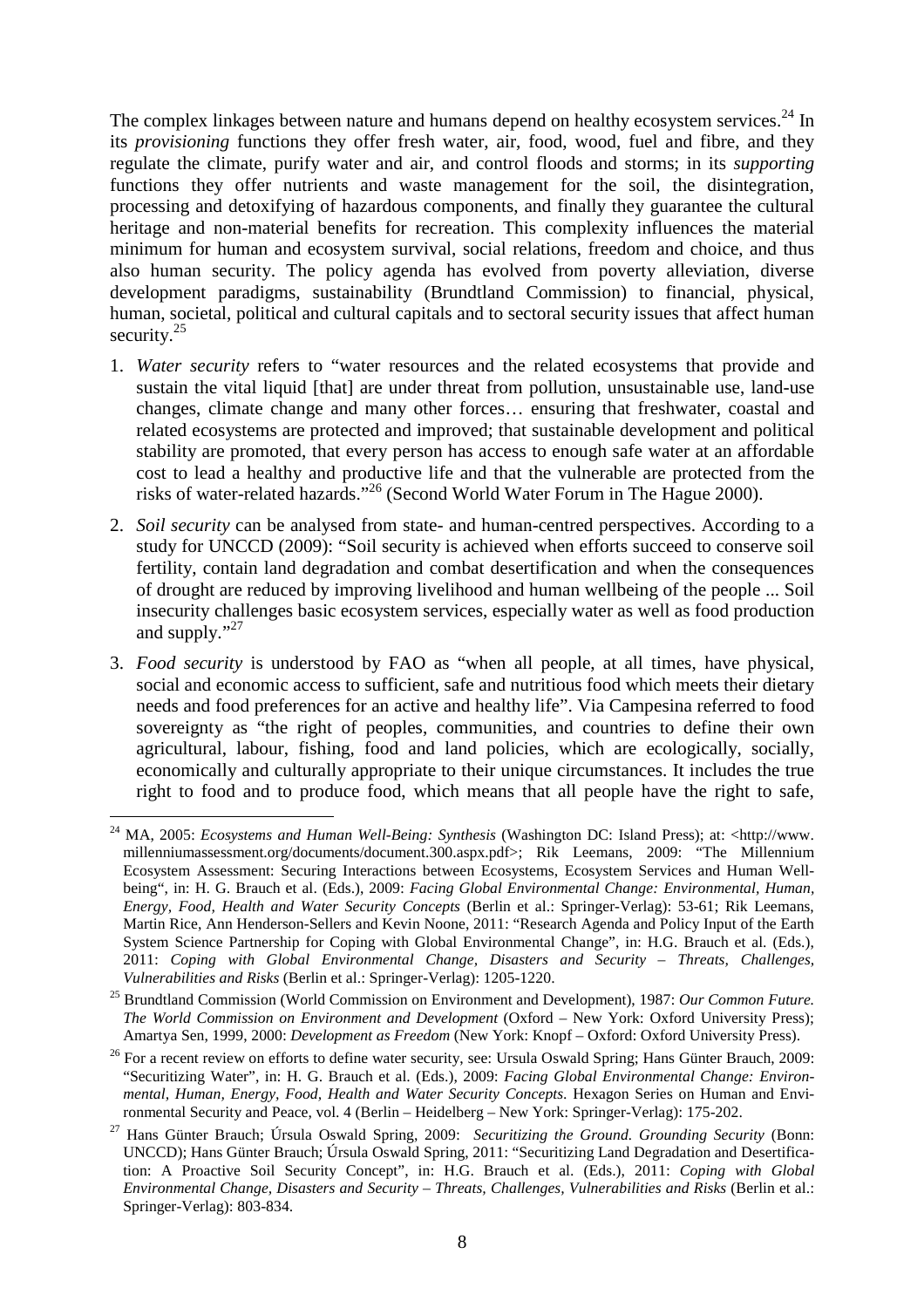nutritious and culturally appropriate food and to food producing resources and the ability to sustain themselves and their societies".<sup>28</sup>

- 4. Unsafe food and water, or the lack of them, affect *health security*. <sup>29</sup> While the World Health Organization uses a state-centred understanding of health security related to epidemics, bioterrorism and prevention<sup>30</sup>, the position of some academics and many Southern countries is more community-centred, and their approach integrates efforts from the bottom up.<sup>31</sup> This second approach focuses, from a human security perspective, on the interrelationship between human health and environmental services as important health providers, and expresses the crucial relationship between water, food and health security.<sup>32</sup> These two approaches justify investment in health where the limited financial resources in poorer countries cannot provide an integrated health care system, but where *environmental* and especially *water security* may play a crucial role for maintaining and recovering human health.<sup>33</sup>
- 5. The integration of these sectoral security perspectives helps address *livelihood security*, starting with poverty-focused and integrated rural development activities. From a human security approach, by putting people in the centre livelihood security treats the poor and vulnerable as active participants, with a policy agenda focusing on development and structural inequity. A sustainable and dynamic understanding of livelihood focuses on agency, assets and wide-ranging repertoires. Livelihood security is therefore closely related to water, food and health security, where highly vulnerable groups are exposed to

 $\overline{a}$ <sup>28</sup> FAO, 2002: *The State of Food Insecurity in the World 2001* (Rome: FAO); FAO, 2004: *The State of Food Insecurity of the World 2004* (Rome: FAO); FAO, 2006: *The State of Food Insecurity in the World 2006. Eradicating world hunger- taking stock ten years after the World Food Summit* (Rome: FAO); Úrsula Oswald Spring, 2009a: "Food as a new human and livelihood security issue", in: H.G. Brauch (Eds.), 2009: *Facing Global Environmental Change: Environmental, Human, Energy, Food, Health and Water Security Concepts* (Berlin – Heidelberg – New York: Springer-Verlag): 471-500; on food sovereignty, see: *Food Sovereignty: A Right For All,* Political Statement of the NGO/CSO Forum for Food Sovereignty, Rome, June 2002, at: < http://www.poptel.org.uk/panap/latest/wfs7.htm>.

<sup>29</sup> Ursula Oswald Spring, 2011: "Towards a sustainable health policy in the Anthropocene", in: *IHDP Update*, *Human Health and Global Environmental Change*, 2011, no. 1: 19-25; at: <http://www.ihdp.unu.edu/file/ get/7923>.

<sup>30</sup> WHO, 1999: *The World Health Report 1999, Making a Difference* (Geneva: WHO); WHO, 2001: "Global Health Security Initiative" (Geneva: WHO): at: <http://www.ghsi.ca.english/index.asp>; WHO, 2002: *Global crisis – global solutions. Managing public health emergencies of international concern through the revised International Health Regulations*, Document WHO/CDS/CSR/GAR/2002.4 (Geneva: World Health Organization); Guénaël Rodier; Mary Kay Kindhauser, 2009; "Health and Human Security in the 21st Century", in: H.G. Brauch (Eds.), 2009: *Facing Global Environmental Change: Environmental, Human, Energy, Food, Health and Water Security Concepts* (Berlin – Heidelberg – New York: Springer-Verlag): 531-542.

<sup>31</sup> Jennifer Leaning, 2009: "Health and Human Security in the 21st Century", in: H.G. Brauch (Eds.): *Facing Global Environmental Change: Environmental, Human, Energy, Food, Health and Water Security Concepts* (Berlin – Heidelberg – New York: Springer-Verlag): 541-552; Isabel Fischer; Mohammad Musfequs Salehin, 2009: "Health and Poverty as Challenges for Human Security: Two Case Studies on Northern Vietnam and Bangladesh", in: *Facing Global Environmental Change*, op. cit.; 567-576.

<sup>&</sup>lt;sup>32</sup> Juana Enriqueta Cortés Muñoz and César Guillermo Calderón Mólgora, 2011: "Potable Water Use from Aquifers Connected to Irrigation of Residual Water", in: Úrsula Oswald Spring (Ed.): *Water Resources in Mexico* (Berlin – Heidelberg – New York: Springer-Verlag, 2011, *forthcoming*): 189-200; Francisco Javier Avelar González, Elsa Marcela Ramírez López, Ma. Consolación Martínez Saldaña, Alma Lilián Guerrero Barrera, Fernando Jaramillo Juárez and José Luís Reyes Sánchez, 2011: "Water Quality in the State of Aguascalientes and its Effects on the Population's Health", in: Úrsula Oswald Spring (Ed.): *Water Resources in Mexico*, op.cit, 2011, *forthcoming*): 217- 229.

<sup>&</sup>lt;sup>33</sup> Anne M. Hansen and Carlos Corzo Juárez, 2011: "Evaluation of the Pollution of Hydrological River Basins: Priorities and Needs", in: Úrsula Oswald Spring (Ed.): *Water Resources in Mexico*, op.cit, 2011, *forthcoming*): 201-215.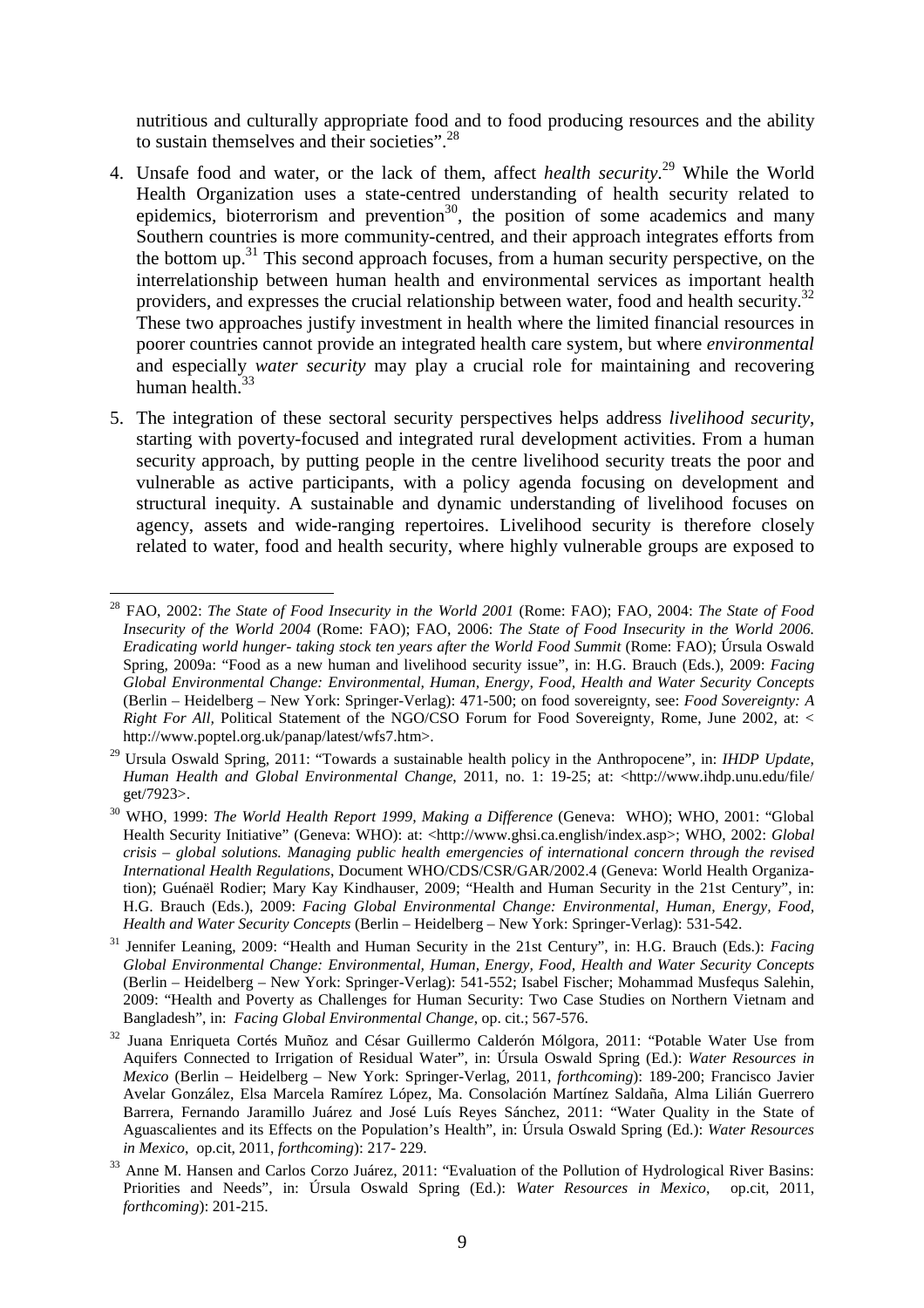human insecurity due to external and internal pressures and to the existing entitlement base in land rights, as well as problems of access to productive tools, inheritance, etc.<sup>34</sup>

Climate change will exacerbate these sectoral security problems if the communities and organized social groups fail to create mitigation and adaptation strategies with resiliencebuilding, learning from past extreme events through preventive learning, and investment and policy decisions.

#### **8.Human Security Perspectives on Water and Soil Security**

For many developing countries water scarcity, degradation, pollution and stress has already and will increasingly become a severe threat to human security and survival as a result of the rapidly growing demand caused by population growth, further aggravated in some parts of the world due to the impact of climate change. Soil erosion, degradation and desertification have already become severe challenges for human survival and both have become major push factors that are responsible for internal displacements and human migration.

The control of and access to scarce water has been a cause of many internal conflicts but it is disputed whether it has led or may lead to violent conflicts ("water wars") in the future.<sup>35</sup> In many cases water scarcity in international river basins has resulted in water cooperation.<sup>36</sup>

 $\overline{a}$ <sup>34</sup> Hans-Georg Bohle, 2009: "Sustainable Livelihood Security. Evolution and Application", in: H. G. Brauch et al. (Eds.), 2009: *Facing Global Environmental Change: Environmental, Human, Energy, Food, Health and Water Security Concepts* (Berlin – Heidelberg – New York: Springer-Verlag): 521-528.

<sup>&</sup>lt;sup>35</sup> Peter H. Gleick, 1993: "Water and Conflict: Fresh Water Resources and International Security", in: *International Security*, 18,1 (Summer): 79-112; Peter H. Gleick, 1994: "Water, war and peace in the Middle East", in: *Environment*, 36,3: 6-15; Peter H. Gleick, 1998: "Water and conflict", in: Peter H. Gleick (Ed.): *The World's Water 1998-99: The Biannual Report on Fresh Water Resources* (Washington, DC – Covelo, CA: Island Press): 105-135; Peter H. Gleick, 1998: "Water scarcity and conflict", in: Alan Dupont (Ed.) *The Environment and Security: What are the Linkages?* Canberra Papers on Strategy and Defence, No. 125 (Canberra: Australian National University): 35-43; Peter H. Gleick, 2008: "Water Conflict Chronology"; at: <http://www.worldwater.org/conflictchronology.pdf>; Aaron T. Wolf, 1997: "International Water Conflict Resolution: Lessons from Comparative Analysis", in: *International Journal of Water Resources Development*, 13,3 (September): 333-365; Aaron T. Wolf, 1998: "Conflict and cooperation along international waterways", in: *Water Policy*, 1, 2: 251-265, at: <http://www.transboundarywaters.orst.edu/publications/conflict\_ coop/> (14 September 2005); Aaron T. Wolf, 1999: "'Water Wars' and Water Reality: Conflict and Cooperation along International Waterways", in: Steve Lonergan (Ed.): *Environmental Change, Adaption, and Security* (Dordrecht: Kluwer): 251–265; Aaron T. Wolf, 1999b: "The Transboundary Freshwater Dispute Database", in: *Water International*, 24,2 (spring): 29-60; Aaron T. Wolf, 2001a: "Water and Human Security", in: Bennett, Lynne Lewis (Ed.): *Complexities with Transboundary Water Resource Management: Progress and Stumbling Blocks*, Universities Council on Water Resources, Issue No. 118, January; Aaron T. Wolf (Ed.), 2002: *Conflict Prevention and Resolution in Water Systems* (Cheltenham – Northampton, MA: Edward Elgar).

<sup>&</sup>lt;sup>36</sup> Peter Ashton; Anthony Turton, 2009: "Water and Security in Sub-Saharan Africa: Emerging Concepts and their Implications for Effective Water Resource Management in the Southern African Region", in: Brauch H. G. et al. (Eds.), 2009: *Facing Global Environmental Change: Environmental, Human, Energy, Food, Health and Water Security Concepts* (Berlin et al.): 661-674; Maëlis Borghese, 2009: "The Centrality of Water Regime Formation for Water Security in West Africa: An Analysis of the Volta Basin", in: Brauch H. G. et al. (Eds.), 2009: *Facing Global Environmental Change: Environmental, Human, Energy, Food, Health and Water Security Concepts* (Berlin et al.: Springer-Verlag): 685-698; Stefan Lindemann, 2009: "Success and Failure in International River Basin Management – The Case of Southern Africa", in: Brauch H. G. et al. (Eds.), 2009: *Facing Global Environmental Change: Environmental, Human, Energy, Food, Health and Water Security Concepts* (Berlin et al.: Springer-Verlag): 699-710; Bastien Affeltranger, 2009: "Sustainability of Environmental Regimes: The Mekong River Commission", in: Brauch H. et al. (Eds.), 2009: *Facing Global Environmental Change: Environmental, Human, Energy, Food, Health and Water Security Concepts* (Berlin et al.: Springer-Verlag): 593-601; Martin Kipping, 2009a: "Can 'Integrated Water Resources Management' Silence Malthusian Concerns? The Case of Central Asia", in: H. G. Brauch et al. (Eds.), 2009: *Facing Global Environmental Change: Environmental, Human, Energy, Food, Health and Water Security Concepts* (Berlin et al.: Springer-Verlag): 711-723.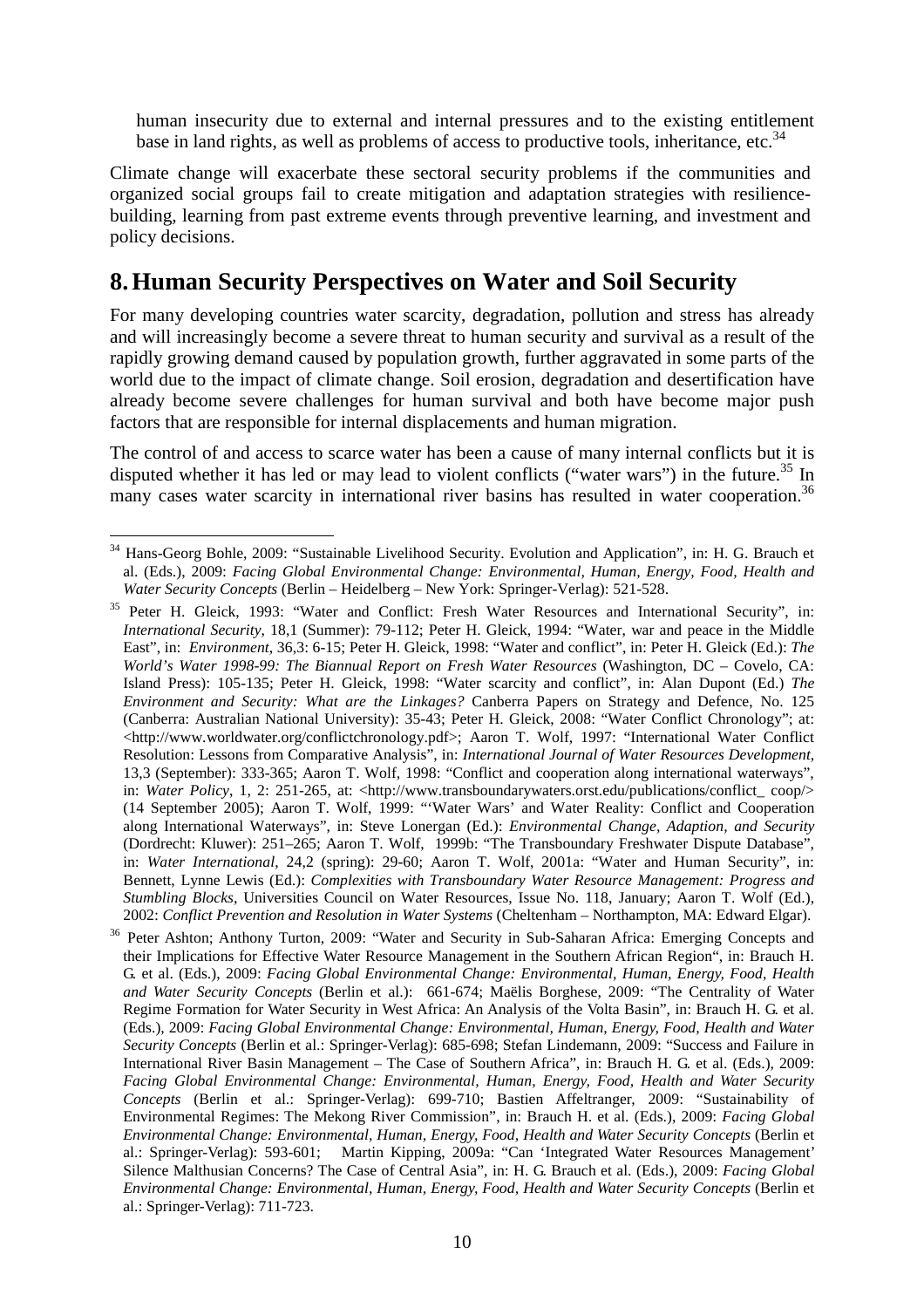This is why the international community has sponsored the emergence of International River Basin Regimes, such as the Nile Basin Commission.<sup>37</sup> While the construction of dams to enhance international water cooperation has in most cases contributed to "water peace", in at least one case it has resulted in a bilateral war between two countries in Africa.<sup>38</sup> "Virtual" water" as export of food can relieve conflicts over scarce water as long as the population can afford these food imports.<sup>39</sup> With rapidly growing food prices, in many developing countries many poor people cannot afford the rapidly growing food costs, and this has resulted in many parts of the world in food riots since 2008.<sup>4</sup>

From a human security perspective, water security issues require a complex analysis that combines knowledge of both the natural and social sciences. Such a holistic approach to water security issues may create synergies and cost savings compared with business-as-usual approaches. Achieving water security through "the reliable availability of an acceptable quantity and quality of water for health, livelihoods and production, coupled with an acceptable level of water-related risks" requires "the need to consider issues of enhancing sustainability and environmental integrity and reducing the vulnerabilities that so many people face. Equity is also a core concept, so that the needs of *all* users and value and potentials of *all* uses of water resources are recognized in decisions over their future".<sup>41</sup>

The key policy goal should be enhancing environmental and water cooperation through "environmental peacemaking"<sup>42</sup> and "hydro-diplomacy"<sup>43</sup> in order to resolve unavoidable water disputes peacefully, thus preventing an escalation of these water conflicts into water wars. Achieving 'water security' at home and maintaining a 'water peace' with neighbouring

 $\overline{a}$ <sup>37</sup> Patricia Kameri-Mbote; Kithure Kindiki, 2009: "Water and Food Security in the Nile River Basin: Perspectives of Governments and NGOs of Upstream Countries", in: H. G. Brauch (Eds.), 2009: *Facing Global Environmental Change: Environmental, Human, Energy, Food, Health and Water Security Concepts* (Berlin et al.: Springer-Verlag): 651-659; Emad Adly; Tarek Ahmed, 2009: "Water and Food Security in the River Nile Basin: Perspectives of the Government and NGOs in Egypt", in: H.G. Brauch (Eds.), 2009: *Facing Global Environmental Change: Environmental, Human, Energy, Food, Health and Water Security Concepts* (Berlin et al.: Springer-Verlag): 641-649.

<sup>&</sup>lt;sup>38</sup> Martin Kipping, 2009: "Water Security in the Senegal River Basin: Water Cooperation and Water Conflicts", in: H. G. Brauch (Eds.): *Facing Global Environmental Change: Environmental, Human, Energy, Food, Health and Water Security Concepts* (Berlin – Heidelberg – New York: Springer-Verlag): 675-684.

<sup>&</sup>lt;sup>39</sup> John Anthony J. Allan, 1997: "Virtual Water: A Long-term Solution for Water Short Middle Eastern Economies?" Paper for the British Association Festival of Science, University of Leeds, UK, 9 September; John Anthony J. Allan, 2000, 2001: *The Middle East Water Question. Hydropolitics and the Global Economy* (London – New York: IB Tauris); John Anthony J. Allan, 2003: "Water Security in the Mediterranean and the Middle East", in: Hans Günter Brauch; P.H Liotta; Antonio Marquina; Paul Rogers; Mohammed El-Sayed Selim (Eds.): *Security and Environment in the Mediterranean. Conceptualising Security and Environmental Conflicts* (Berlin et al.: Springer 2003): 705-717; Allan John Anthony J. Allan, 2003: "Virtual water - the water, food, and trade nexus: useful concept or misleading metaphor?", in: *Water International*, 28,1 (March): 4-11.

<sup>40</sup> On the food riots in North Africa since January 2011; at: <http://www.energybulletin.net/stories/2011-01-11/ food-riots-jan-11>; **"**Bread and protests: the return of high food prices**",** in: IISS (Ed.): *Strategic Comments*, vol. 17, comment 9, March 2011; at: **<**http://www.iiss.org/publications/strategic-comments/past-issues/volume-17-2011/march/bread-and-protests-the-return-of-high-food-prices/**>.**

<sup>&</sup>lt;sup>41</sup> David Grey; Claudia W. Sadoff, 2007: "Sink or Swim? Water Security as a Key to Unlocking Growth", at: <http://www.dwaf.gov.za/Masibambane/documents/watergrowth/WaterSecurityMay07.pdf>; John Soussan; Rachel Harrison, 2000: *Commitments on Water Security in the 21st Century. An Analysis of Pledges and Statements made at the Ministerial Conference and World Water Forum, The Hague, March 2000* (Leeds: University of Leeds, School of Geography, The Centre for Water Policy and Development).

<sup>42</sup> Ken Conca; Geoffrey D. Dabelko (Eds.), 2002: *Environmental Peacemaking* (Baltimore: Johns Hopkins University Press – Woodrow Wilson Center Press).

<sup>&</sup>lt;sup>43</sup> Úrsula Oswald Spring, 2007: "Hydro-Diplomacy: Opportunities for Learning from an Interregional Process", in: Clive Lipchin; Eric Pellant; Danielle Saranga; Allyson Amster (Eds.): *Integrated Water Resources Management and Security in the Middle East* (Dordrecht: Springer): 163-200.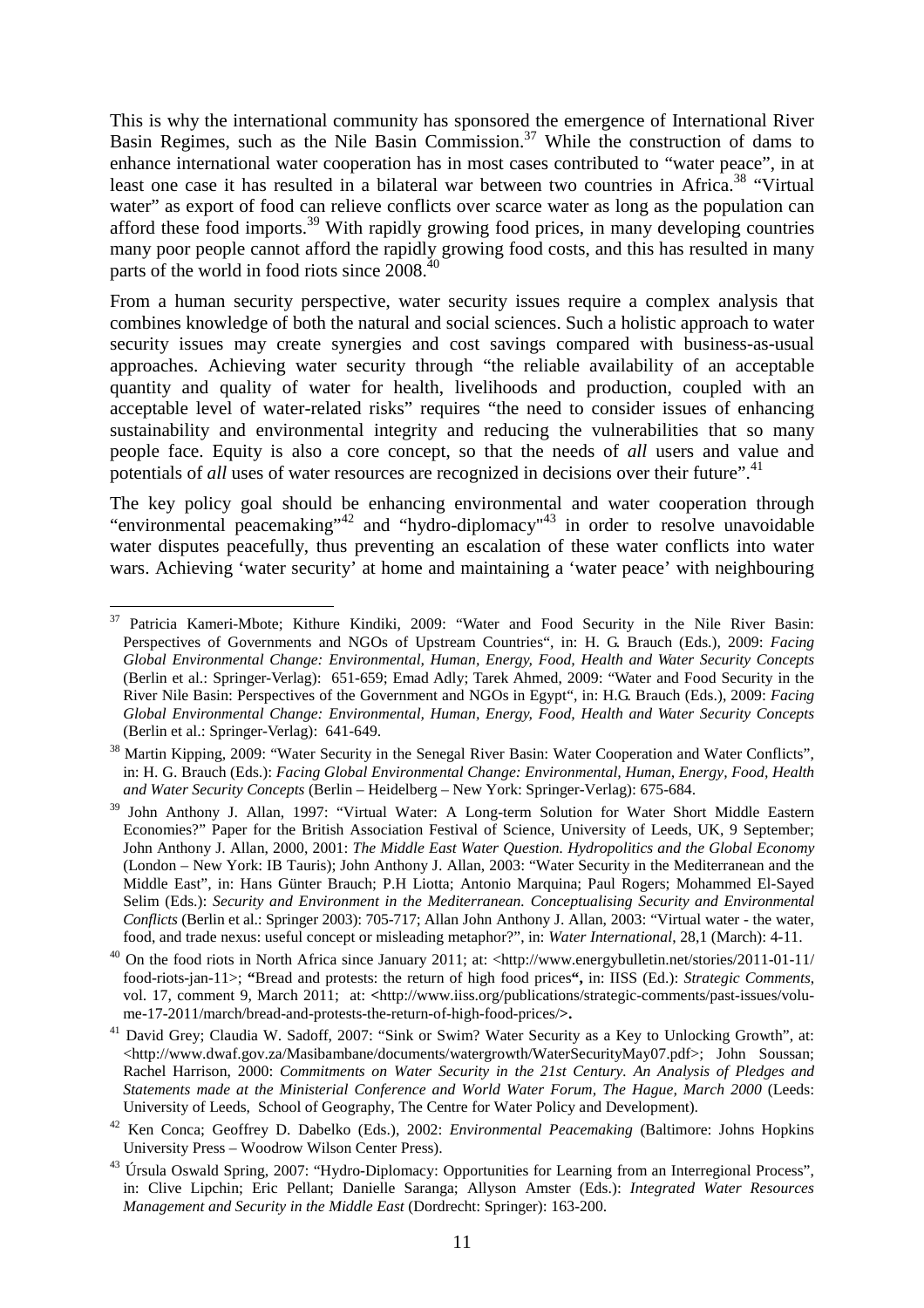states in shared river basins can be achieved by combining *top-down* policies related to water management, water laws, resolution of the many domestic water conflicts at home, and use of hydro-diplomacy for resolving intra-state water conflicts, with *bottom-up* societal initiatives aiming at water conservation, water harvesting, and improved sanitation at the household, community, and village or city level. Different scenarios require that developing countries promote sustainable water management to deal with both population growth and declining water availability caused by climate change, without ignoring the water needs of ecosystem management and future generations. To improve regional water security for all social groups and above all for vulnerable people, international and national plans must be developed in cooperation with local authorities and organized citizens.<sup>44</sup>

While 'territorial security' points to the traditional national security concept, the new 'soil security' concept applies primarily to the economic, environmental and societal dimensions of security. The concept of 'soil security' refers to 'ecosystem' or 'environmental services' offered by the land and contrasts with the traditional narrow 'territorial security' as a feature of national sovereignty. The concept of soil security also includes those services that are provided by the 'land', namely through the interaction between the biota, within and on the soil, and the soil and the atmosphere. $45$ 

'Soil security' can be analysed from both the human and state-centred perspectives of local, national, regional and international security. The 'soil security' concept claims that land degradation and desertification processes relate to a lack of precipitation during periods of drought, and that the exhaustion of groundwater reserves severely challenges people's livelihood and often obliges them to migrate to urban centres within their country or abroad. 'Soil security' is threatened by a) the degradation of soils and related fertility and biodiversity losses due to the processes of geophysical, wind and water erosion, and b) drought resulting in the bad harvests and declines in crop yield that have often triggered severe and extended periods of famine in developing countries that have affected several hundred millions of people in the  $20<sup>th</sup>$  century, and caused thousands of deaths.

'Soil insecurity' challenges basic ecosystem services, especially due to land degradation, but also due to drought and inadequate food production and supply, especially for the poor and marginalized population that cannot afford to purchase food. Since 2008, drastic food price rises have increased the number of hungry people, the increase reaching 100 million in 2009; in the same year ,one billion people were hungry in countries lacking financial resources and agricultural policy to meet the food demand of their growing population or the capacity to effectively distribute food aid to the people most in need of it and affected by famine.<sup>46</sup>

'Securitizing the land as soil' requires that policymakers in both national governments and in international organizations, programmes and environmental regimes, networks and know-

 $\overline{a}$ 

<sup>&</sup>lt;sup>44</sup> This paragraph is based on: Ursula Oswald Spring; Hans Günter Brauch, 2009: "Securitizing Water", in: H. G. Brauch et al. (Eds.), 2009: *Facing Global Environmental Change: Environmental, Human, Energy, Food, Health and Water Security Concepts*. Hexagon Series on Human and Environmental Security and Peace, vol. 4 (Berlin – Heidelberg – New York: Springer-Verlag): 175-202.

<sup>&</sup>lt;sup>45</sup> This paragraph is based on: Hans Günter Brauch; Úrsula Oswald Spring, 2011: "Securitizing Land Degradation and Desertification: A Proactive Soil Security Concept", in: H.G. Brauch et al. (Eds.), 2011: *Coping with Global Environmental Change, Disasters and Security – Threats, Challenges, Vulnerabilities and Risks* (Berlin et al.: Springer-Verlag): 803-834.

<sup>46</sup> IFPRI [International Food Policy Research Institute], 2007: *The Challenge of Hunger 2007. Global Hunger Index: Facts, determinants, and trends. Measures being taken to reduce acute undernourishment and chronic hunger* (Bonn: Welthungerhilfe, October 2007); at: < http://www.ifpri.org/media/20071012ghi/ghi07.pdf>. FAO 2009: *The State of Food Security in the World. Economic Crises – Impacts and Lessons Learned* (Rome: FAO), at: <ftp://ftp.fao.org/docrep/fao/012/i0876e/i0876e.pdf> (16 March 2010).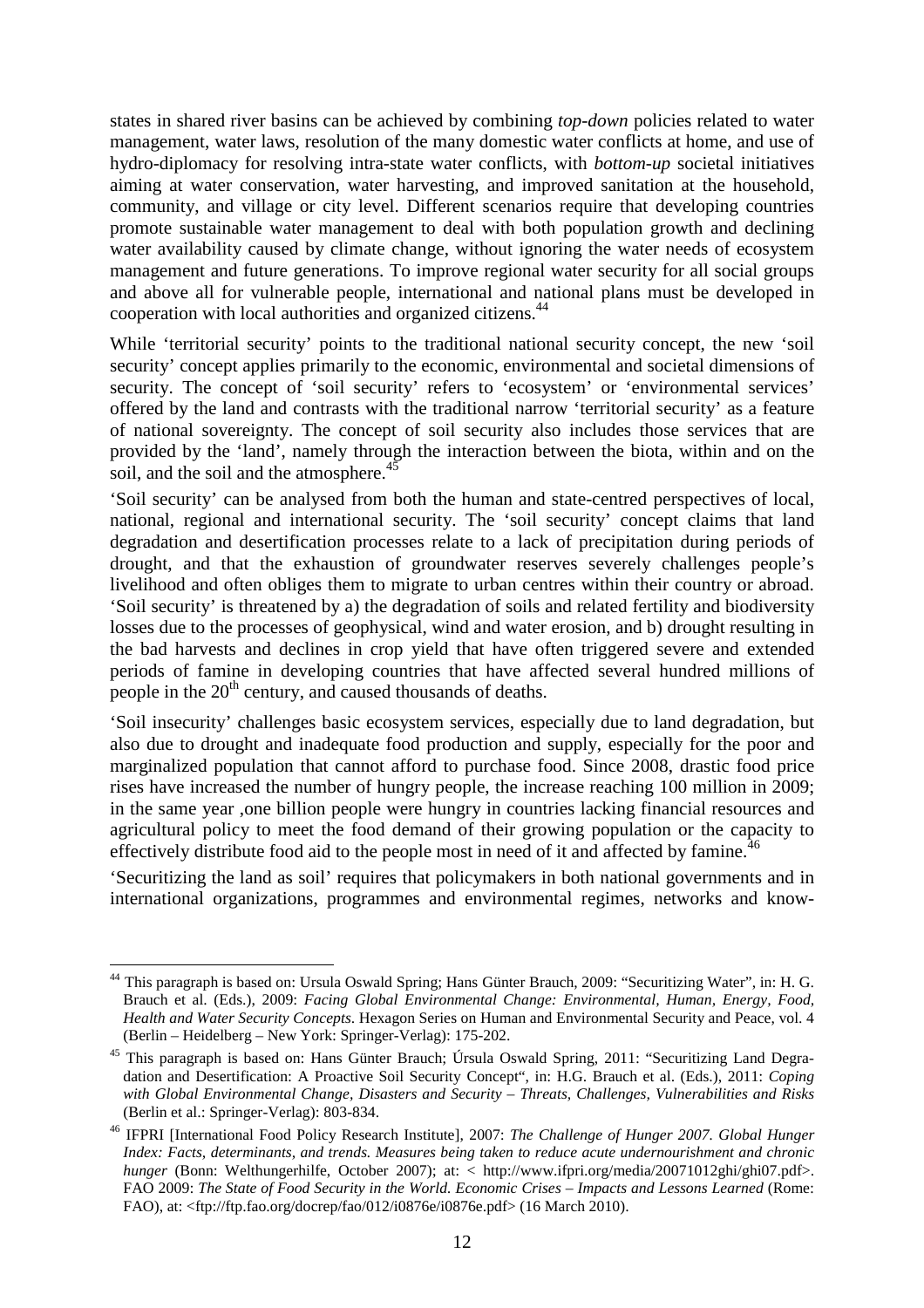ledge-based epistemic communities $47$  succeed in upgrading land issues from environmental, societal, economic and food issues to problems of the 'utmost importance' at the highest political level, requiring 'extraordinary measures'<sup>48</sup> to face their societal and political impacts and cope with their natural and anthropogenic causes.

In the early  $21<sup>st</sup>$  century, land degradation and desertification as well as famine and distress migration have been perceived as human security threats by the *Commission on Human Security* (CHS).<sup>49</sup> Drought and famine have been seen as challenges to food security by FAO, the WFP and IFAD, as well as to health security by WHO. Desertification is increasingly being recognized as a critical environmental and human security challenge by academic experts and by many UN organizations, but not yet by all governments.

From a human security perspective achieving soil security may be enhanced by ten conceptual proposals for coping with land degradation and desertification<sup>50</sup>:

- 1. Partnership building measures (PBMs)<sup>51</sup> as political measures in the economic and ecological realm may have a positive impact on the societal and cultural level and should aim at:
	- creating awareness of these challenges among decision-makers and the public;
	- analysing in detail the complex interrelationships between the factors of the environmental and human quartet;
	- initiating regional climate impact studies and mitigation strategies that counter land degradation and desertification.

The global and regional challenges should lead to more active policies of co-operation on sustainable development in agriculture, industry, tourism and transport. In the mediumterm, PBMs could become important instruments of preventive diplomacy and of a postconflict peace-building in other areas of the globe with violent conflicts.

2. One example for a *partnership building project* (PBP) to mitigate several impacts of land degradation and desertification could be a 'survival pact' that links 'virtual water' (food exports) with 'virtual sun' (renewable energy exports) based on a longer-term interdependence. Linking both commodities that are crucial for life: cereals and energy

 $\overline{a}$ <sup>47</sup> Peter M. Haas, 1992: "Epistemic Communities and International Policy Co-ordination", in: *International Organization,* 46 (Winter): 1-36; Peter M. Haas, 1994: "Do regimes matter? Epistemic communities and Mediterranean pollution control", in: Friedrich Kratochwil; Edward D. Mansfield (Eds.): *International Organization: A Reader* (New York: HarperCollins).

<sup>48</sup> Ole Wæver, 1995: "Securitization and Desecuritization", in: Lipschutz, Ronnie D. (Ed.): *On Security* (New York: Columbia University Press): 46-86; Ole Wæver, 1997: *Concepts of Security* (Copenhagen: Department of Political Science); Ole Wæver, 2008: "Peace and Security: Two Evolving Concepts and their Changing Relationship", in: H. G. Brauch et al. (Eds.): *Globalization and Environmental Challenges: Reconceptualizing Security in the 21st Century* (Berlin et al.: Springer-Verlag): 99-111; Barry Buzan; Ole Wæver; Jaap de Wilde, 1997, 1998, <sup>2</sup>2004: *Security. A New Framework for Analysis* (Boulder – London: Lynne Rienner).

<sup>49</sup> CHS [Commission on Human Security], 2003, 2005: *Human Security Now, Protecting and empowering people* (New York: Commission on Human Security); at: <http://www.humansecurity-chs.org/finalreport/>.

<sup>&</sup>lt;sup>50</sup> This paragraph is based on: Hans Günter Brauch; Úrsula Oswald Spring, 2011: "Securitizing Land Degradation and Desertification: A Proactive Soil Security Concept", in: H.G. Brauch et al. (Eds.), 2011: *Coping with Global Environmental Change, Disasters and Security –Threats, Challenges, Vulnerabilities and Risks* (Berlin et al.: Springer-Verlag): 803-834.

<sup>&</sup>lt;sup>51</sup> This concept was introduced and defined in: Hans Günter Brauch, 1994: "Partnership Building Measures for Conflict Prevention in the Western Mediterranean", in: Antonio Marquina; Hans Günter Brauch (Eds.): *Confidence Building and Partnership in the Western Mediterranean: Tasks for Preventive Diplomacy and Conflict Avoidance* (Madrid: UNISCI - Mosbach: AFES-PRESS): 257-324; Hans Günter Brauch, 2000: "Partnership Building Measures to Deal with Long-term Non-military Challenges Affecting North-South Security Relations", in: Hans Günter Brauch; Antonio Marquina; Abdelwahab Biad (Eds.), 2000: *Euro-Mediterranean Partnership for the 21st Century* (London: Macmillan – New York: St. Martin's Press): 281-318.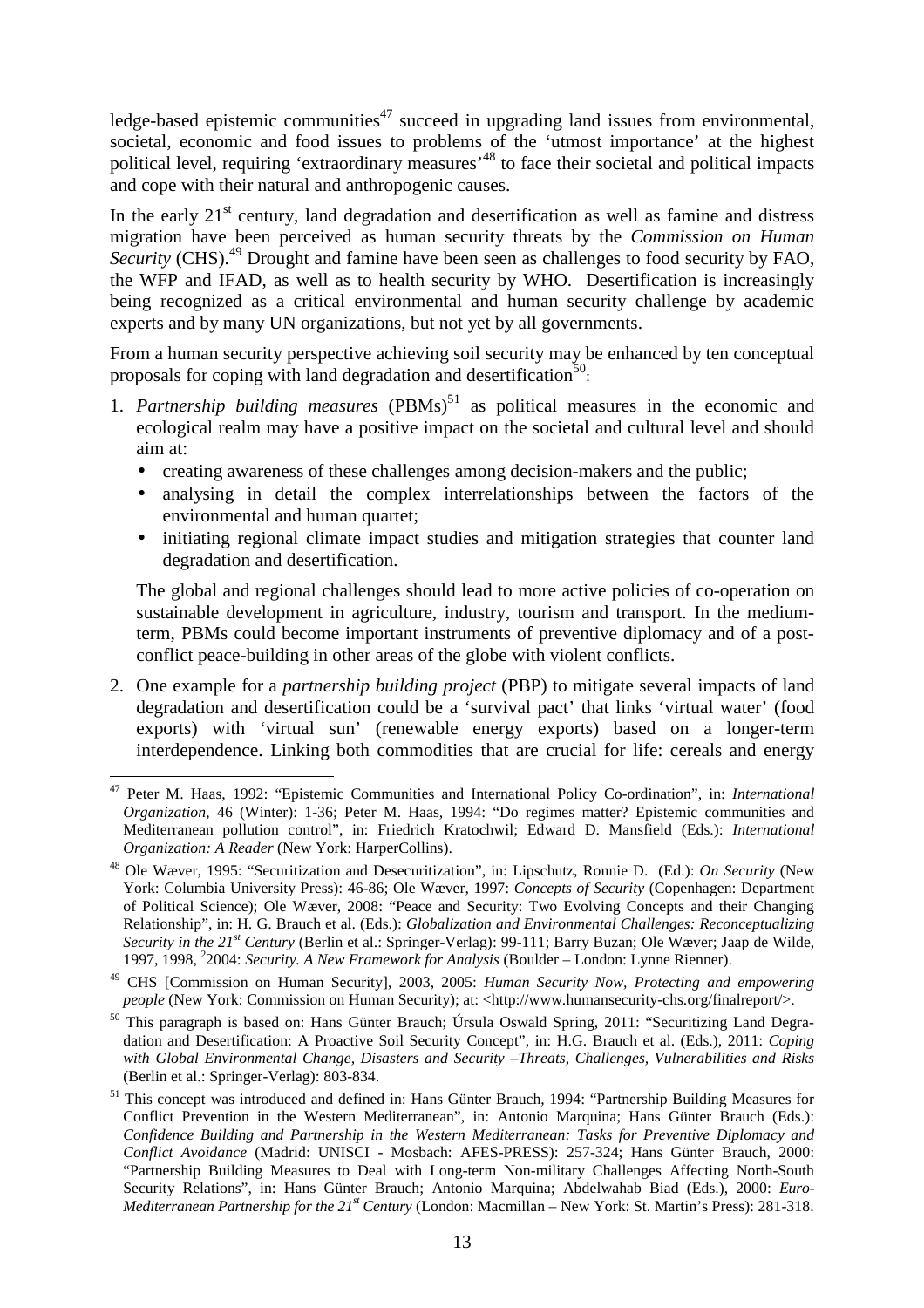requires a high degree of trust and predictability. Such a 'survival pact' could start now with the training of experts for the respective countries in the area of renewable energy (solar and wind power), but above all must involve the people that own the land, thus increasing their income from exporting renewable energy.<sup>5</sup>

- 3. The fight against desertification is the task of the parties of UNCCD and of the development programmes of many countries. Sustainable agriculture and food security are a concern of FAO, of the World Bank, of development agencies and of governments.
- 4. Urbanization and urban pollution are the new threats for the majority of the population.
- 5. These goals require a longer-term strategy of implementation in a multilateral cooperative framework. The societal impacts of climate change, land degradation and desertification may trigger conflicts that can be negotiated peacefully but they may also escalate into violent clashes. But the price for not acting now may be human catastrophes for the victims of climate change and environmental stress.<sup>53</sup>
- 6. The consequences of distress migrants from Central America will impact first on Mexico, and these environmental migrants will certainly have implications for the USA and Canada. Droughts in the Sahel countries will impact on North African countries first and later also on Europe.
- 7. Active and efficient implementation of climate policies and of measures to cope with land degradation and desertification could become the best security strategy for preventing environmental conflicts from occurring and for contributing to a 'sustainable peace' that combines non-violent conflict resolution, equitable economic relationships and sustainable policies in the North and South.<sup>54</sup>
- 8. Long-term-oriented proactive policies of sustainable development combating desertification require functional cooperation and non-agricultural employment in rural areas.<sup>55</sup>
- 9. These initiatives may become the most effective policy of conflict prevention that will enhance both human and societal security in the affected regions, but they may also reduce the costs of coping with the consequences of the missed opportunities that exist for multilateral cooperative policies in the early  $21<sup>st</sup>$  century.
- 10. All these measures should enhance water, soil and food security and so will also improve the health security of the people most affected by land degradation and desertification. By

 $\overline{a}$ <sup>52</sup> This idea was first developed in: Hans Günter Brauch, 2002: "A Survival Pact for the Mediterranean: Linking 'virtual water' and 'virtual sun'", in: R.K. Pachauri; Gurneeta Vasudeva (Eds.): *Johannesburg and beyond. Towards concrete action. Proceedings of the Colloquium held on 24 March 2002 in New York, U.S.A.* (New Delhi: Teri, 2002): 151-190; and developed further in: Hans Günter Brauch, 2010: *Climate Change and Mediterranean Security - International, National, Environmental and Human Security Impacts for the Euro-Mediterranean Region during the 21st Century: Proposals and Perspectives*. Papers IEMed 9 (Barcelona: IEMed).

<sup>53</sup> Nicholas Stern, 2006, 2007, <sup>4</sup> 2008: *The Economics of Climate Change* – *The Stern Review* (Cambridge – New York: Cambridge University Press).

<sup>&</sup>lt;sup>54</sup> Hans Günter Brauch; Ursula Oswald Spring, 2009: "Towards Sustainable Peace in the 21<sup>st</sup> Century", in: H.G. Brauch et al. (Eds.): *Facing Global Environmental Change: Environmental, Human, Energy, Food, Health and Water Security Concepts* (Berlin et al.: Springer-Verlag): 1295-1310; Ursula Oswald Spring; Hans Günter Brauch, 2011: "Coping with Global Environmental Change – Sustainability Revolution and Sustainable Peace", in: H. G. Brauch et al. (Eds.): *Coping with Global Environmental Change, Disasters and Security – Threats, Challenges, Vulnerabilities and Risks* (Berlin et al.: Springer-Verlag): 1487-1503.

<sup>&</sup>lt;sup>55</sup> Hans Günter Brauch, 2011: "Policy Responses to Climate Change in the Mediterranean and in the Middle East and North Africa in the Anthropocene", in: in: Jürgen Scheffran; Michael Brzoska; Hans Günter Brauch; Peter Michael Link; Janpeter Schilling (Eds.): *Climate Change, Human Security and Violent Conflict: Challenges for Societal Stability* (Berlin – Heidelberg – New York: Springer-Verlag, 2011) *forthcoming*.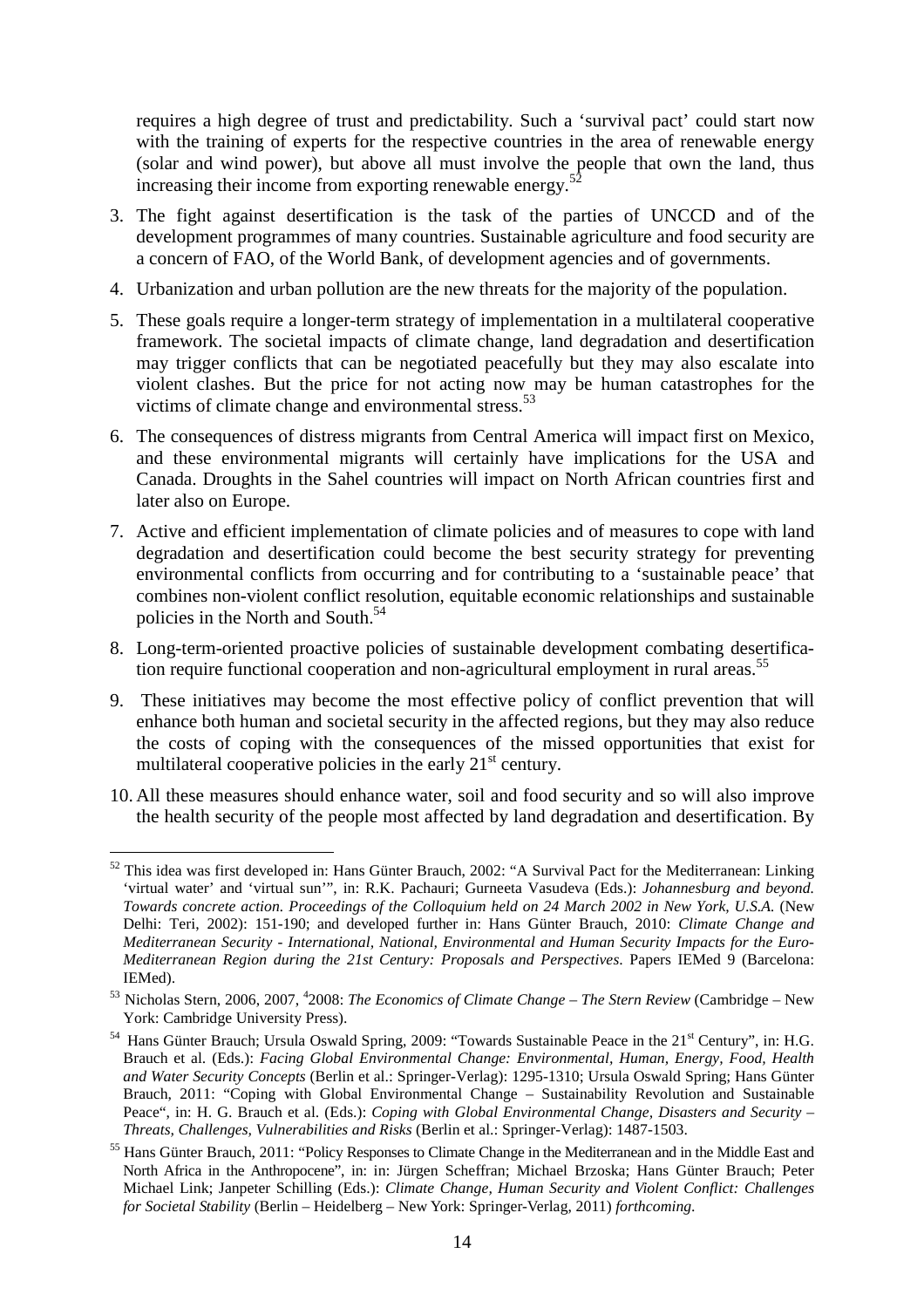forward-looking multidisciplinary and policy-relevant research, anticipatory learning and proactive policies, many of the extreme and potentially violent outcomes of GEC and land degradation and desertification may be avoided.

#### **9.Human Security Responses to Security Dangers Posed by Global Environmental Change Impacts**

What policy responses are needed to achieve human security as "Freedom from Hazard Impact" in the new period of earth history called the "Anthropocene"?<sup>56</sup>

"Dangerous climate change" may become a direct human and international security threat during the  $21<sup>st</sup>$  century, if the adopted goal of a stabilization of the increase of global average temperature of  $2^{\circ}$ C above pre-industrial levels is not achieved.<sup>57</sup> If the projected linear effects of anthropogenic climate change should cross a certain threshold and trigger major "tipping points in the climate system", such as the shut-off of the Gulf Stream in the North Atlantic, the melting of the glaciers in the Andes and in the Himalayas, or its impact on the Indian Monsoon, its geopolitical impacts may be far more extreme than the cascading effects that were triggered by the earthquake that hit Japan on 11 March 2011. The industrialized countries are not immune to its consequences, as shown by the heatwave of August 2003 that caused between 35,000 and 75,000 deaths, or the forest fires that hit Russia in the summer of 2010 with more than 50.000 deaths, the severe floods in Australia in the fall of 2010, or the Hurricanes Mitch of 1988 and Katrina of 2005 that caused the death of nearly 2000 people in the US. $58$ 

#### **10. Strategies for Addressing and Coping with Environmental Threats to Human Security**

The cascading effects of a devastating earthquake and tsunami and the subsequent major nuclear catastrophe in Japan on 11 March 2011 were not considered as probable by many scientists, government disaster response agencies and international organizations. This tragic experience has stressed the need to develop the UN International Strategy on Disaster Reduction (UNISDR) further beyond the *Hyogo Framework for Action 2005-2015: Building the resilience of nations and communities to disasters* (HFA)<sup>59</sup> in order to address the coping capacities for complex emergencies, when a hazard impacts on a violent conflict – as in the case of the tsunami of 26 December 2004 on Sri Lanka and Aceh in Indonesia –, or when

 $\overline{a}$ <sup>56</sup> This concept was first coined by Paul J. Crutzen; Eugene F. Stoermer, 2000: "The Anthropocene", in: *IGBP Newsletter*, 41: 17-18; Paul J. Crutzen, 2002: "Geology of Mankind", in: *Nature*, 415,3 (January): 23; Paul J. Crutzen, 2006: "The Anthropocene", in: Ehlers, Eckart; Krafft, Thomas (Eds.): *Earth System Science in the Anthropocene* (Berlin – Heidelberg – New York: Springer): 13-18; Paul J. Crutzen, 2011: "The Anthropocene: Geology by Mankind", in: H.G. Brauch et al. (Eds.), 2011: *Coping with Global Environmental Change, Disasters and Security –Threats, Challenges, Vulnerabilities and Risks* (Berlin et al.: Springer-Verlag): 3-4.

<sup>57</sup> Hans Joachim Schellnhuber; Wolfgang Cramer; Nebojsa Nakicenovic; Tom Wigley; Gary Yohe (Eds.), 2006: *Avoiding Dangerous Climate Change* (Cambridge: Cambridge University Press).

<sup>58</sup>See EMDAT database; at: <http://www.emdat.be/>; MunichRe, 2005: "Annual Review", in: *Natural Catastrophes 2004* (München: Münchner Rückversicherung): 1-56; MunichRe, 2006: *Topics: Natural Disasters. Annual Review of Natural Disasters 2005* (Munich: Munich Reinsurance Group); MunichRe, 2007: *Topics Geo - Natural Catastrophes 2006 Analyses, assessments, positions* (München: MunichRe); MunichRe, 2011: *Topics Geo - Natural Catastrophes 2010 Analyses, assessments, positions* (München: MunichRe); at: <www.Munichre.com>.

 $59$  See at: < http://www.unisdr.org/eng/hfa/hfa.htm>.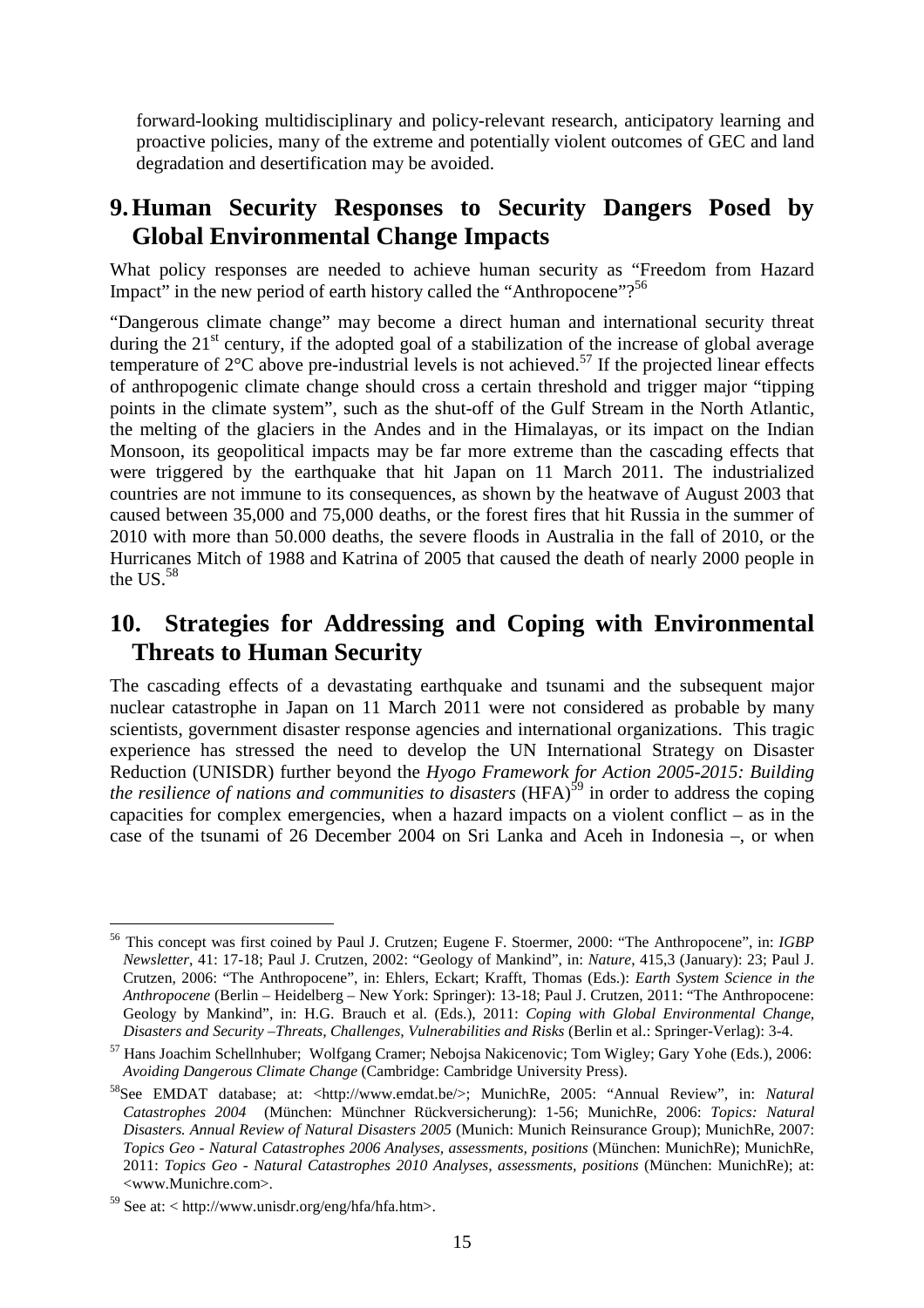other possible cascading effects of complex hazards or even tipping points<sup>60</sup> in the climate system may occur in the future, in order to protect the people.

From a human security perspective, "Freedom from Hazard Impacts" requires addressing the consequences not only for the human security of human beings and communities, but also their water, soil, food, health and livelihood security. This means addressing the cross-cutting problems from multidisciplinary scientific perspectives. From a political vantage point, the holistic coping strategy needed requires a horizontal coordination of the strategies, policies and measures of government ministries and of international organizations, even though they may be sub-optimal.<sup>61</sup>

The most efficient human security strategy for achieving the fourth environmental pillar of human security as "Freedom from Hazard Impact" would be the full implementation of the goal the G8 countries have adopted repeatedly since 2007 of reducing GHG by 50% globally, or by 80% for the ANNEX-I or OECD countries, by 2050. However, humankind experienced at COP 15 and 16 in Copenhagen and Cancun a lack of political urgency and will and an absence of national political capability to implement the measures needed to achieve a 2% reduction of GHG each year between 2010 and 2050.

Even if this goal should be achieved, the extreme weather events (droughts, heatwaves, forest fires, as well as storms, floods and landslides) may increase significantly and no scientist will be able to predict nor can any government prevent unforeseen cascading effects triggered by climate change and its physical and societal impacts. "Freedom from Hazard Impact" requires a proactive environmental strategy, ambitious policies and measures for implementing the three Rio Conventions on climate change (UNFCCC of 1992), biodiversity (CBD of 1992) and desertification (UNCD of 1994).

Although the Secretary-General did not refer specifically to human security, he proposed in his report on "Climate change and its possible security implications"

several 'threat minimizers', … [to] lower the risk of climate-related insecurity. These include climate mitigation and adaptation, economic development, democratic governance and strong local and national institutions, international cooperation, preventive diplomacy and mediation, timely availability of information and increased support for research and analysis to improve the understanding of linkages between climate change and security. Accelerated action at all levels is needed to bolster these threat minimizers.<sup>62</sup>

These measures if they should be approved at COP 17 in Durban could enhance the human security of the people affected most by and most vulnerable to the effects of climate change. In his view the central role would have to be achieved by a strategy of sustainable development in "enhancing adaptive capacity and as the overarching framework to address existing vulnerabilities which may be exacerbated by climate change". From a human security perspective 'sustainable development' must be developed further towards a fourth 'sustainability revolution'. Wilson's consilience requires a shift to holistic concerns linking research and action on Earth and Human Systems.<sup>63</sup>

 $\overline{a}$ <sup>60</sup> Timothy Lenton; Hermann Held; Elmar Kriegler; Jim W. Hall; Wolfgang Lucht; Stefan Ramstorf; Hans Joachim Schellnhuber, 2008: "Tipping elements in the Earth's climate system", in: *Proceedings of the National Academy of Science* (PNAS), 105,6 (12 February): 1786-1793.

<sup>61</sup> Fritz W. Scharpf, 2001: "Notes Toward a Theory of Multilevel Governing in Europe", in: *Scandinavian Political Studies*, 24, 1-26.

<sup>62</sup> UN General Assembly: *Climate change and its possible security implications: Report of the Secretary-*General, 11 September 2009, A/64/350, at: <http://www.unhcr.org/refworld/docid/4ad5e6380.html>

<sup>63</sup> Edward O. Wilson, 1998a: *Consilience* (New York: Knopf); Edward O. Wilson, 1998: "Integrated science and the coming century of the Environment". in: *Science*, 279: 2048-2049.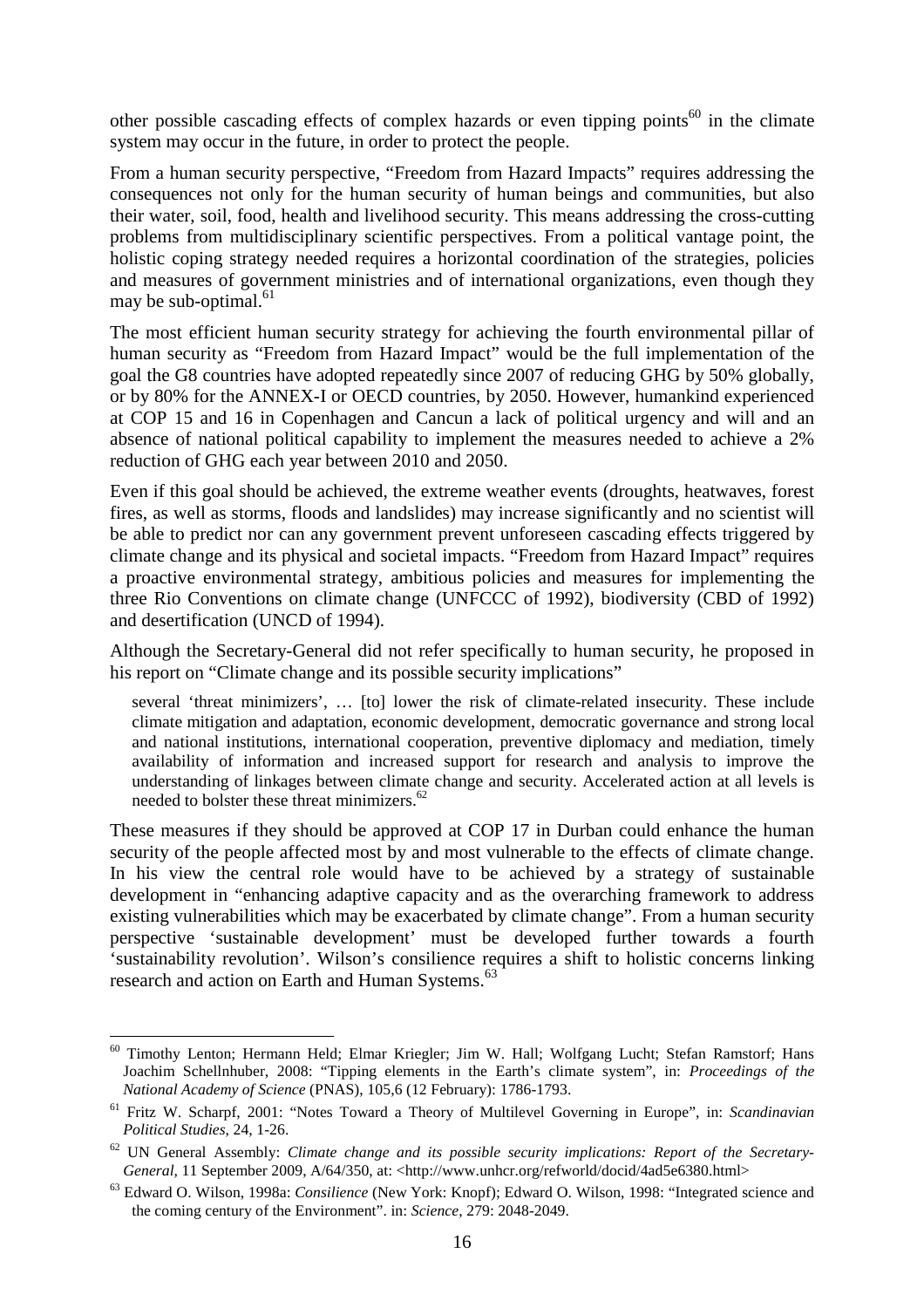Changes in the Earth System and the inescapable consequences put humankind in a predicament: we know that our actions put our survival at risk but due to short-term profit thinking we do not seem to have to change our behaviour and to avert the destruction of our planet. Even if the survival of the present generation is probably not at stake, that of future generations will be. This should be sufficient motive for a radical cultural change in all the spheres of production, circulation, and consumption processes. This requires that we all must act now and avoid postponing needed decisions to the next generation to cope then with more severe challenges and more costly impacts of global environmental change.<sup>64</sup>

The combination of these factors has already created a high uncertainty for human security. The present daily survival problems of five billion people, their increased social vulnerability and physical exposure to climate change are creating not only additional dangers for HS, but also challenges for an integrated human security approach that combines all four pillars, where fundamental individual and social human rights must be realized as part of global equity, where countries with better assets are ethically obliged to support weaker ones, as the impacts of climate change are increased by greenhouse gas emissions in industrialized and threshold countries.

From a human security perspective "Freedom from Hazard Impacts" implies a close cooperation between those agencies working on the complex global environmental agenda and on the hazard agenda. This should take into account the less likely cascading effects triggered by both geophysical as well as hydro-meteorological climate-related events that could create a major food crisis if a severe and long drought should be followed by intensive and lasting floods, and if this combination should destroy the harvests simultaneously in different grain-exporting countries, e.g. in North America, Europe and Australia.

The resulting rapidly rising food scarcities and predictable rise in food prices would hit the poorest countries most, and within these the poorest segment of the society would be affected most. This could result in food riots that could trigger major political unrest in the most affected developing countries, as has occurred since January 2011 in the Arab world, where such problems have contributed to wide discontent in many countries.

It may be the appropriate time for the United Nations General Assembly to consider adding to the first three pillars of Human Security as

- "Freedom from Fear" referring to the policy agenda of peacekeeping, peace-building humanitarian law and disarmament;
- "Freedom from Want" referring to the policy agenda of human and sustainable development;
- "Freedom to live in Dignity" referring to the policy agenda of human rights, democratic governance and rule of law;

a fourth pillar as

- "Freedom from Hazard Impacts" that brings in the policy agendas dealing with global environmental issues as well as natural hazards and disasters (early warning, disaster response, disaster preparedness, resilience building and reduction of social vulnerability).

This widening of the human security concept (tables 1,2,4,5) would reflect the preferences of many nations states they expressed at the UN GA debate on human security on 22 May 2008 (table 3) as well as the policy agendas of the Human Security Network (table 6,7) and of the Friends of Human Security.

 $\overline{a}$ <sup>64</sup> Ursula Oswald Spring; Hans Günter Brauch, 2011: "Coping with Global Environmental Change – Sustainability Revolution and Sustainable Peace", in: H. G. Brauch et al. (Eds.): *Coping with Global Environmental Change, Disasters and Security* (Berlin et al.: Springer-Verlag): 1503.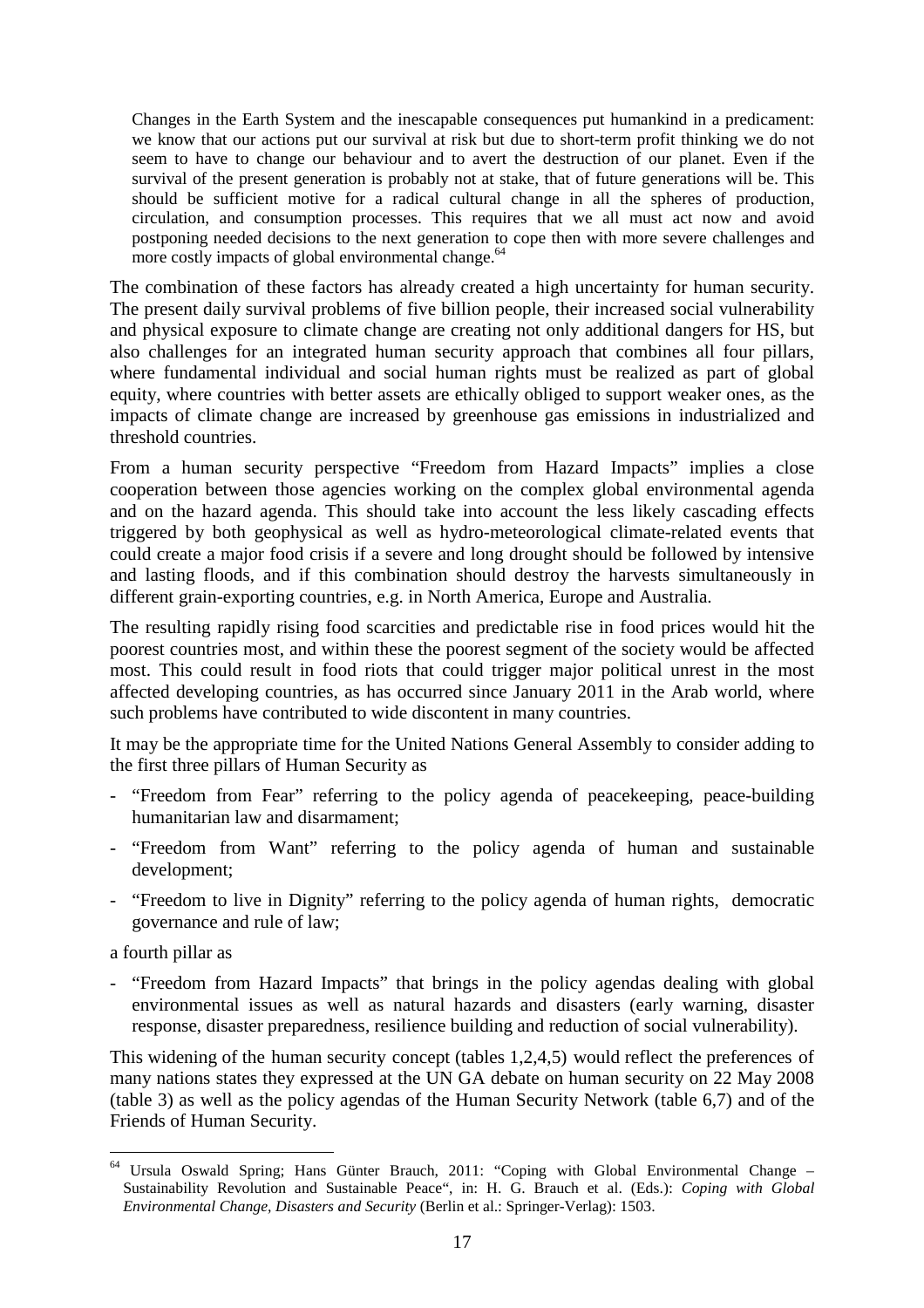# **Appendix**

The following tables 1-5 are taken from: Hans Günter Brauch: "Human Security Concepts in Policy and Science", in: H. G. Brauch et al. (Eds.): *Facing Global Environmental Change: Environmental, Human, Energy, Food, Health and Water Security Concepts* (Berlin et al.: Springer-Verlag, 2009): 965-990. Tables 6 and 7 are taken from: Claudia F. Fuentes Julio, Hans Günter Brauch, 2009: "The Human Security Network: A Global North-South Coalition", in: H. G. Brauch et al. (Eds.), 2009: *Facing Global Environmental Change: Environmental, Human, Energy, Food, Health and Water Security Concepts* (Berlin et al.: Springer-Verlag): 991-1002. The author appreciates the permission of Springer Publi-shers to reproduce this copyrighted material in this paper.

#### **Table 1:** Contextualizing human security concepts, pillars and policy agendas. **Source:** Brauch (2009: 967).

| Security dimension $\Rightarrow$         | Refe-     | Political<br>Military                                                                                                                                     |        |               | Economic                                                                                                                        |             | Societal   | Environ-            |
|------------------------------------------|-----------|-----------------------------------------------------------------------------------------------------------------------------------------------------------|--------|---------------|---------------------------------------------------------------------------------------------------------------------------------|-------------|------------|---------------------|
| (widening)                               | rent      |                                                                                                                                                           |        |               |                                                                                                                                 |             |            | mental              |
| Level of interaction $\downarrow$        | object    |                                                                                                                                                           |        |               |                                                                                                                                 |             |            |                     |
| (deepening)                              | (security |                                                                                                                                                           |        |               |                                                                                                                                 |             |            |                     |
|                                          | for whom) |                                                                                                                                                           |        |               |                                                                                                                                 |             |            |                     |
| Global security                          | World     |                                                                                                                                                           |        |               | Primary focus of the Copenhagen School                                                                                          |             |            |                     |
| International/Regional                   | of        | (securitization: a 'move' to put policy issues of utmost importance that<br>require extraordinary measures on the agenda of the state or of international |        |               |                                                                                                                                 |             |            |                     |
| National security                        | states    |                                                                                                                                                           |        |               | governmental organizations (IGOs)                                                                                               |             |            |                     |
|                                          |           |                                                                                                                                                           |        |               | Securitizing actors: states and societal bodies (e.g. IPCC)                                                                     |             |            |                     |
| Village/Community/Society                | Human-    |                                                                                                                                                           |        |               |                                                                                                                                 |             |            |                     |
| Human security                           | kind      |                                                                                                                                                           |        |               | Sectoral security concepts cut across dimensions and referent objects.<br>If Energy, water, food, health, livelihood security ▶ |             |            |                     |
| (sectorialization)                       |           |                                                                                                                                                           |        |               |                                                                                                                                 |             |            |                     |
| - Four pillars                           | peoples   |                                                                                                                                                           |        |               | Freedom to live in dignity                                                                                                      |             |            |                     |
|                                          |           | Freedom from fear                                                                                                                                         |        |               | Freedom from want                                                                                                               |             |            | Freedom from hazard |
|                                          | people    |                                                                                                                                                           |        |               |                                                                                                                                 |             |            | impacts             |
|                                          |           | protection<br>empowerment                                                                                                                                 |        |               |                                                                                                                                 |             |            |                     |
| Policy agendas                           | commu-    | - Humani-                                                                                                                                                 |        | - Human       | - Human<br>- Resilience,                                                                                                        |             |            | - Early             |
|                                          | nity      | tarian law                                                                                                                                                | rights |               | and su-                                                                                                                         | - reduction |            | warning             |
|                                          |           | - Disarmament                                                                                                                                             |        | - Democratic  | stainable                                                                                                                       |             | of social  | - disaster          |
|                                          | human     | - landmines                                                                                                                                               |        | governance    | develop-                                                                                                                        |             | vulnera-   | response            |
|                                          | being     | - small arms<br>- cluster                                                                                                                                 |        | - Rule of law | ment                                                                                                                            | bility      |            | - disaster          |
|                                          |           | bombs                                                                                                                                                     |        |               |                                                                                                                                 |             |            | prepared-           |
|                                          | indivi-   |                                                                                                                                                           |        |               |                                                                                                                                 |             |            | ness                |
| scope (wide)                             | dual      |                                                                                                                                                           |        |               | UNDP (1994), CHS (2003),<br>Friends of Human Security (2006-) Japan, Mexico (co-chairs)                                         |             |            |                     |
|                                          |           |                                                                                                                                                           |        |               | Some member states of the Human Security Network (1999-)                                                                        |             |            |                     |
|                                          |           | Norway (1999)                                                                                                                                             |        | Austria       | Jordan                                                                                                                          |             | Ireland    | Greece:             |
| - scope<br>(focus during their presiden- |           | Switzerland                                                                                                                                               |        | (2003)        | (2001)                                                                                                                          |             | $(2009)$ : | (2008):             |
| cies of the HSN and the                  |           | (2000)                                                                                                                                                    |        | Human rights  | Chile                                                                                                                           |             | Gender     | climate             |
| ministerial in their country)            |           | Canada (2005)                                                                                                                                             |        | education     | (2002)                                                                                                                          |             | security   | change              |
|                                          |           | Netherlands                                                                                                                                               |        | Slovenia      | Mali                                                                                                                            |             |            |                     |
|                                          |           | (left in 2007)                                                                                                                                            |        | (2007)        | (2004)                                                                                                                          |             |            |                     |
|                                          |           |                                                                                                                                                           |        | Children in   | Thailand                                                                                                                        |             |            |                     |
|                                          |           |                                                                                                                                                           |        | armed         | (2006)                                                                                                                          |             |            |                     |
|                                          |           |                                                                                                                                                           |        | conflicts     | Costa Rica                                                                                                                      |             |            |                     |
|                                          |           |                                                                                                                                                           |        |               | (South                                                                                                                          |             |            |                     |
|                                          |           |                                                                                                                                                           |        |               | Africa)                                                                                                                         |             |            |                     |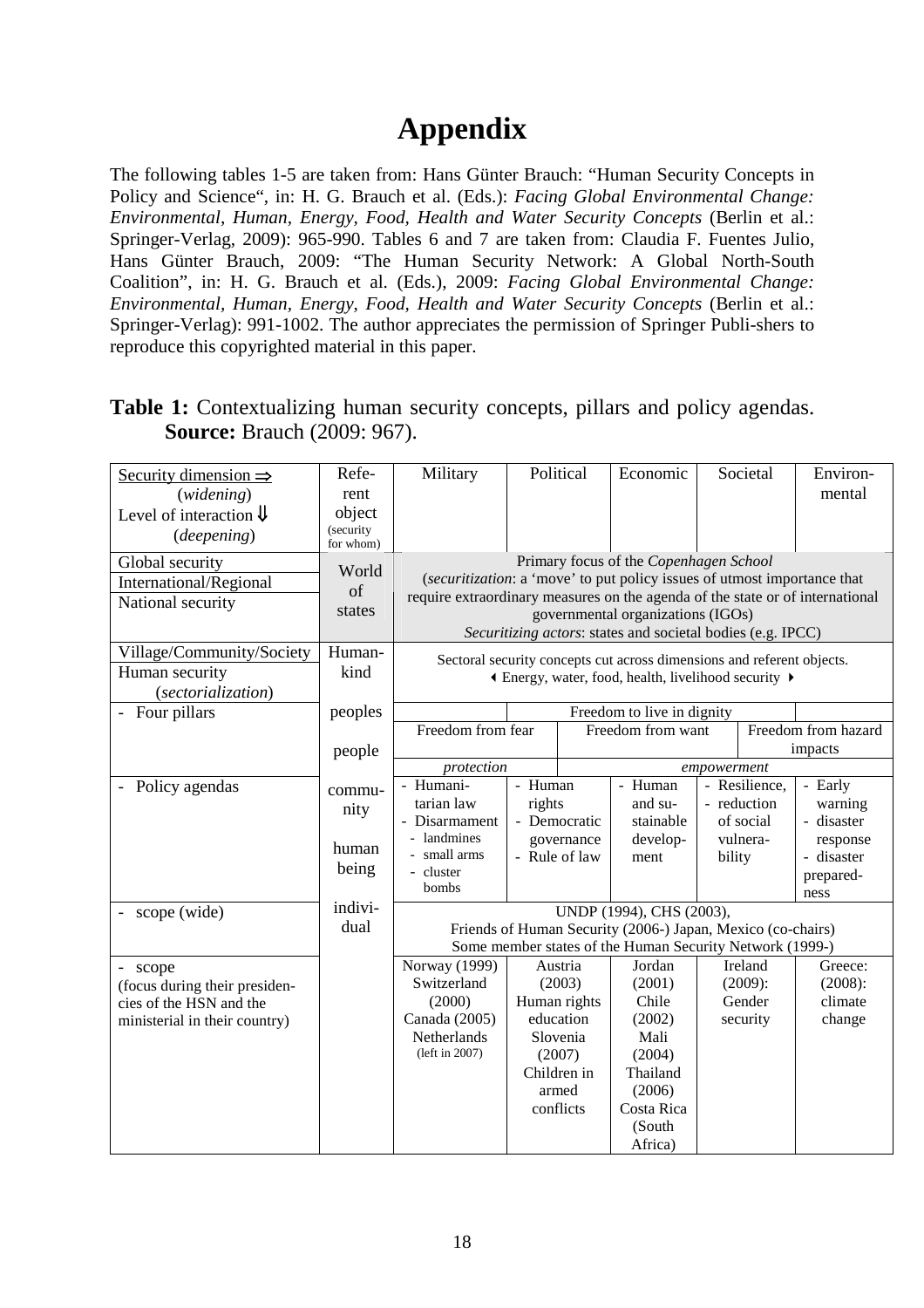**Table 2:** Four Pillars of Human Security. **Source:** Brauch (2009: 983). The table was stimulated by Ulbert and Werthes (2008:21) who developed it based on Hampson/ Daudelin/Hay/Martin/Reid (2002: 33).

| Pillars of                     | Representatives and                                                                                                               | Key Elements                                                                                                                            | Examples for key                                                                                                                                                                                                                                                                                          | Reference object                                                                                    |
|--------------------------------|-----------------------------------------------------------------------------------------------------------------------------------|-----------------------------------------------------------------------------------------------------------------------------------------|-----------------------------------------------------------------------------------------------------------------------------------------------------------------------------------------------------------------------------------------------------------------------------------------------------------|-----------------------------------------------------------------------------------------------------|
| human security                 | central actors                                                                                                                    | (policy agendas)                                                                                                                        | strategies and tools                                                                                                                                                                                                                                                                                      |                                                                                                     |
| Freedom from fear              | - UNDDA<br>- UNIDIR<br>- Canada, Norway.<br>Switzerland, Austria,<br>Slovenia, Chile<br>- Human Security<br>network<br>- IFRC-RCS | - protection against<br>violence and<br>remnants of wars,<br>post-con-flict<br>rehabilitation<br>peace building<br>- subsistence rights | - measures of con-<br>flict and crisis<br>prevention<br>- measures of pea-<br>ce consolidation<br>- humanitarian aid<br>- humanitarian<br>intervention<br>(responsibility to<br>protect)<br>disarmament<br>$\bar{\phantom{a}}$<br>(land mines,<br>cluster bombs,<br>small, light arms<br>humanitarian law | individual<br>(as a victim<br>of<br>violence)                                                       |
| Freedom from want              | - UNDP (1994)<br>- CHS $(2003)$<br>- Japan, Mexico<br>- Friends of Human<br>Security                                              | - social, economic<br>empowerment for<br>human develop-<br>ment<br>- right to<br>development                                            | - overcoming<br>social, economic<br>inequality and<br>injustice<br>participation at<br>local, subnatio-<br>nal, national and<br>global level                                                                                                                                                              | individual<br>a victim<br>(as<br>of<br>material insecurity:<br>hunger, poverty)                     |
| Freedom to live in<br>dignity  | Kofi Annan (2005)<br>Study<br>Group<br><i>on</i><br>Europe's<br>Security<br>Capabilities                                          | - legal protection,<br>empowerment<br>- basic personal,<br>economic, social<br>rights,                                                  | - role of law<br>- effective law<br>enforcement<br>- democratic<br>governance<br>- sanctions<br>- persecution e.g.<br>ad hoc courts,<br>international<br>court of justice                                                                                                                                 | individual<br>(as a victim of legal<br>violation or lack of<br>legal entitlements,<br>human rights) |
| Freedom from hazard<br>impacts | <b>UNU-EHS (2005)</b><br>HSN ministerial in<br>Thailand (2006)<br>Greece (2008)                                                   | - social, economic,<br>empowerment<br>- reducing impact<br>- building of<br>resilience                                                  | - sustainable<br>development<br>- climate change<br>natural disasters<br>$\bar{\phantom{a}}$<br>(early warning,<br>disaster response<br>and preparedness)                                                                                                                                                 | individual<br>and<br>humankind<br>(as a cause<br>and<br>victim)                                     |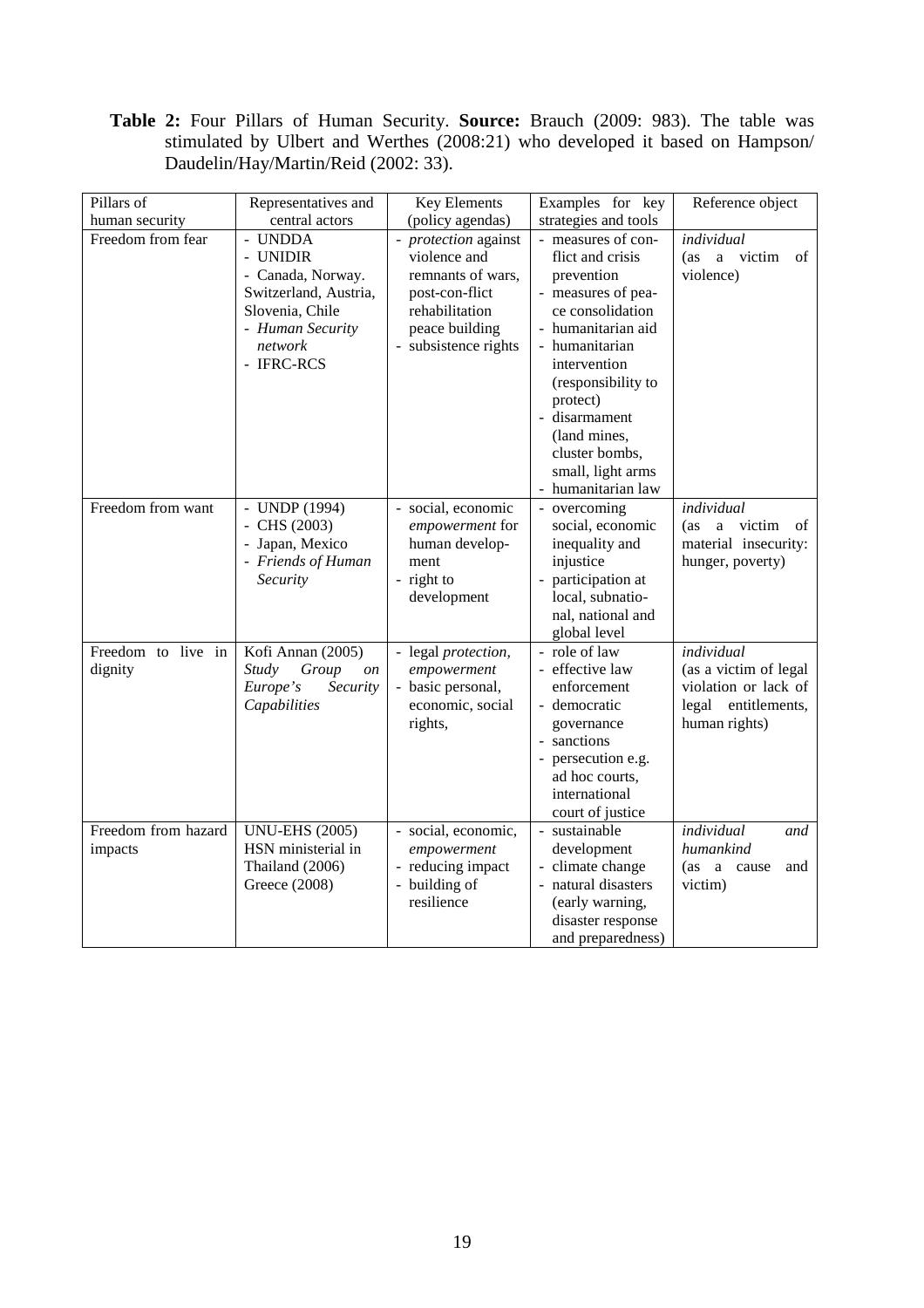Table 3: Systematic overview on referent objects, key values, nature of threats and agents of insecurity and policy agendas referred to in the debate in the United Nations General Assembly on 22 May 2008. **Source:** Brauch (2009: 970-972) based on speeches analyzed by the author.

| Country                                     | <b>Referent</b>                                                                                       | Key goals and                                                                                                                                                                                                                                       | <b>Nature of threats</b>                                                                                                                                                                                                                                                                                                                    | Sour-                                                | <b>Policy</b>                                                                                                             |
|---------------------------------------------|-------------------------------------------------------------------------------------------------------|-----------------------------------------------------------------------------------------------------------------------------------------------------------------------------------------------------------------------------------------------------|---------------------------------------------------------------------------------------------------------------------------------------------------------------------------------------------------------------------------------------------------------------------------------------------------------------------------------------------|------------------------------------------------------|---------------------------------------------------------------------------------------------------------------------------|
|                                             | Object                                                                                                | values                                                                                                                                                                                                                                              |                                                                                                                                                                                                                                                                                                                                             | ce                                                   | agenda                                                                                                                    |
| Slovenia<br>(EU, HSN, OECD,<br>OSCE, NATO)  | Individual                                                                                            | Promote people's rights<br>and freedoms, protect<br>them from both violent<br>and non-violent threats                                                                                                                                               | Hunger, poverty, infectious disea-<br>se, environmental degradation,<br>climate change, armed conflicts,<br>crime, repression, terrorism. forced<br>migration, human trafficking                                                                                                                                                            | Indivi-<br>duals,<br>eEnviro<br>nment,<br>states     | Huma-<br>nitarian,<br>Law<br>$(\text{pro-}$<br>tection)                                                                   |
| Iraq (Arab group)                           | Peoples<br><b>States</b><br>have<br>exclusive<br>responsi-<br>bility to<br>ensure HS                  | Discussion of HS must<br>respect principles of<br>sovereignty, non inter-<br>vention, right to self-<br>determination. Opposed<br>to 'responsibility to<br>protect'.<br>achieve the MDGs                                                            | Disease, illiteracy, vulnerable<br>groups (women, children), natural<br>and man-made disasters, climate<br>change, WMD, mines, arms<br>trafficking, food and water<br>security, international conflicts                                                                                                                                     | Foreign<br>interv-<br>ention,<br>terrorist<br>groups | State so-<br>vereignty,<br>respect of<br><b>UNCharter</b><br>UDHR,<br>respect for<br>traditional<br>rules of<br>diplomacy |
| Tonga (SIDS)                                | People,<br>Poor com-<br>munities                                                                      | Right to development,<br>protect livelihood and<br>dignity of people, basic<br>need for food, water,<br>shelter, livelihood                                                                                                                         | Climate change, intensive flood-<br>ing, coastal settlements, decline in<br>food production, water stress,<br>health implications, infectious<br>diseases, malaria, dengue,<br>increased migratory pressures,<br>droughts, natural disasters                                                                                                | Human<br>kind,<br>nature                             | Develop-<br>ment,<br>Envi-<br>ronment,<br>Climate<br>change                                                               |
| Japan<br>(FHS, OECD)                        | Individual<br>vulnerable<br>people<br>and com-<br>munities                                            | Freedom from fear,<br>freedom from want,<br>enjoy their rights, fully<br>develop their potential<br>Culture of empower-<br>ment and protection                                                                                                      | Wide range of threats, conflict,<br>violence, poverty,<br>underdevelopment, infectious<br>disease, human rights violations,<br>natural disasters                                                                                                                                                                                            |                                                      | Human<br>develop-<br>ment                                                                                                 |
| Mexico<br>(FHS, OECD)                       | Human<br>person                                                                                       | Political, legal, econo-<br>mic, social, cultural,<br>civil, military means of<br>protection of a person                                                                                                                                            | Climate change, natural disasters<br>food crises, food security scheme,<br>early warning and proactive action<br>small and light arms, control traffic<br>of these weapons                                                                                                                                                                  | Human<br>-kind,<br>nature                            | Disarma-<br>ment,<br>Develop-<br>ment,<br>Environ-<br>ment                                                                |
| Greece<br>(HSN, OECD,<br>OSCE, EU,<br>NATO) | Human<br>being,<br>vulnerable<br>population<br>groups,<br>women,<br>children,<br>elderly,<br>migrants | People can live in<br>security and dignity,<br>human rights education<br>protecting women and<br>children from violence<br>Freedom from fear,<br>want and live in dignity                                                                           | Anti-personnel landmines, small<br>and light weapons, threats from<br>human conflict, natural disasters,<br>poverty, discrimination, disease,<br>scarcity of natural resources<br>climate change, vulnerable regions,<br>pre-existing conflicts, poverty,<br>unequal access to resources, weak<br>institutions, food insecurity,<br>disease | Peop-<br>le's<br>states.<br>nature                   | Disarma-<br>ment,<br>Human<br>rights,<br>Environ-<br>ment<br>(climate<br>change,<br>disasters)                            |
| Mongolia                                    | Individual                                                                                            | Food and physical<br>security, preventive<br>measures to reduce vul-<br>nerability and minimize<br>risk, human rights<br>covenants, right to<br>development, protection<br>of people in violent<br>conflict, of migrants,<br>human life and dignity | Food crisis regionalism, ethnicity,<br>mass migration, communal<br>violence, ecological vulnerability                                                                                                                                                                                                                                       | Nature                                               | Human<br>rights,<br>Develop-<br>ment,<br>Environ-<br>ment                                                                 |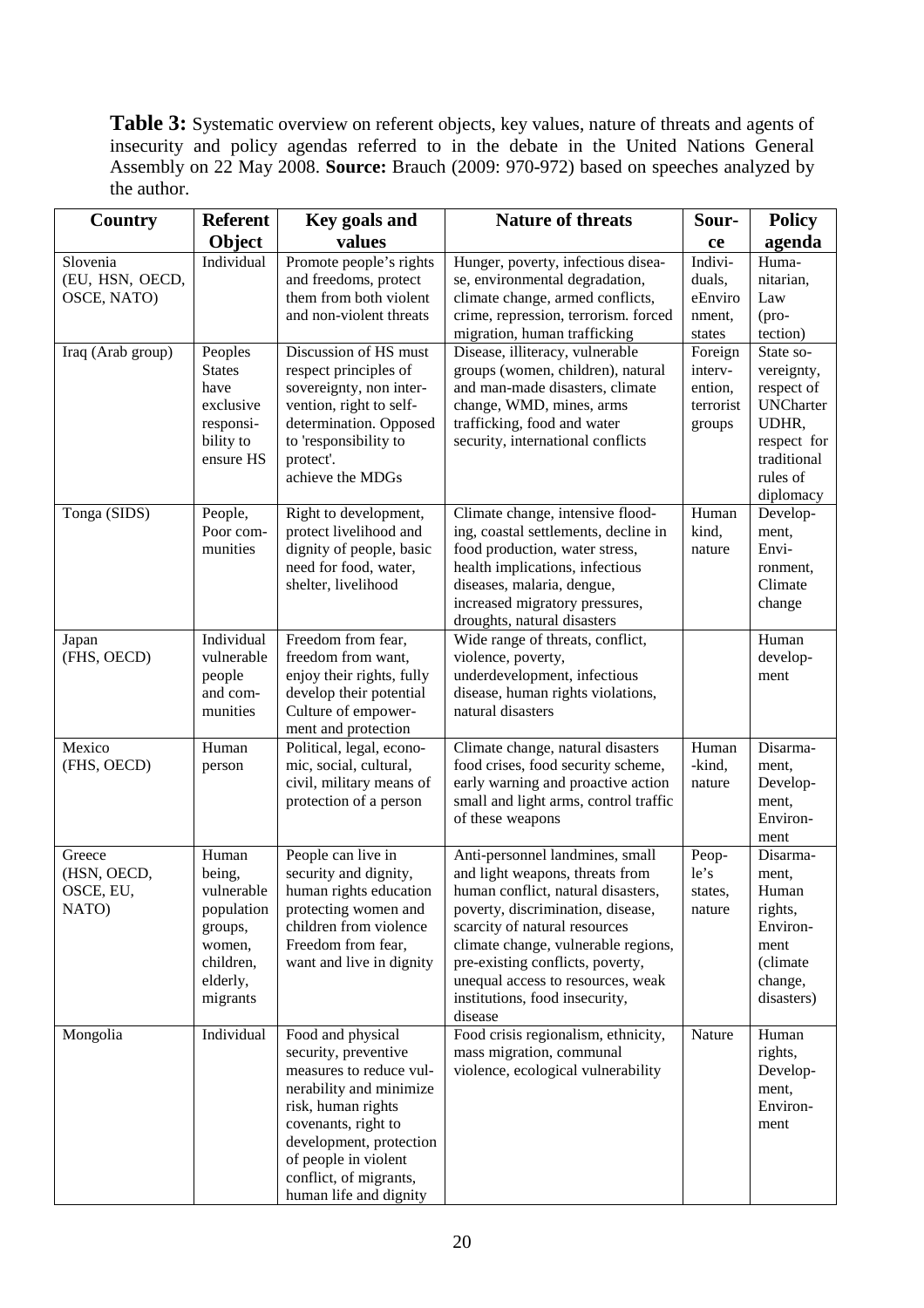| Country                | <b>Referent</b> | Key goals and                                   | <b>Nature of threats</b><br>Sour-                  |         | <b>Policy</b>    |
|------------------------|-----------------|-------------------------------------------------|----------------------------------------------------|---------|------------------|
|                        | <b>Object</b>   | values                                          |                                                    | ce      | agenda           |
| Turkey                 | People          | Right of people to live                         | Hunger, disease, natural disasters,                | Environ | Human            |
| (OECD, OSCE,           | states          | in freedom and dignity,                         | environmental problems                             | ment    | rights           |
| NATO)                  |                 | free from poverty and                           |                                                    |         | develop-         |
|                        |                 | despair,                                        |                                                    |         | ment,            |
|                        |                 | strengthen human rights                         |                                                    |         | Environ-         |
|                        |                 | and development                                 |                                                    |         | ment             |
| Monaco                 | Human           | Development agenda.                             | Desertification and biodiversity                   |         | Protection,      |
|                        | being           | civil society, protection<br>of the child       | loss, impacts of natural disasters on<br>conflicts |         | develop-<br>ment |
|                        |                 | Fundamental right of all                        |                                                    |         | Human            |
| Qatar<br>(Arab League) |                 | to education on human                           |                                                    |         | rights           |
|                        |                 | rights and democracy                            |                                                    |         | education        |
| Egypt                  | Individual      | Debate in UN GA to be                           | Natural and environmental                          |         | Human            |
| (Arab League, AU)      | peoples         | based on non-inter-                             | disasters, climate change, nuclear                 |         | rights,          |
|                        | State to        | vention, development                            | disasters, acquisition and                         |         | develop-         |
|                        | provide         | and human rights,                               | stockpiling of nuclear weapons and                 |         | ment             |
|                        | security        | human development,                              | other weapons of mass destruction,                 |         | environ-         |
|                        |                 | health education,                               | landmines, illicit trade with small                |         | ment             |
|                        |                 | protection of women                             | and light weapons, integrated                      |         | (climate         |
|                        |                 | and children, human                             | approach to food security                          |         | change,          |
|                        |                 | development, dignity                            |                                                    |         | disasters)       |
| Austria                | People,         | Freedom from fear and                           | Cluster bombs, land mines                          |         | Humanita-        |
| (HSN, OECD,            | individual,     | want, equal opportunity                         | Children and armed conflict                        |         | rian law,        |
| OSCE, EU)              | most            | to enjoy their rights and                       | Small and light weapons                            |         | Human            |
|                        | vulnerable      | develop their potential,                        | Human trafficking                                  |         | rights           |
|                        | women           | live in dignity free of                         | Women, peace and security                          |         | Disarma-         |
|                        |                 | poverty and despair                             | Climate change                                     |         | ment             |
|                        |                 | Human rights education<br>Psycho-social rehabi- |                                                    |         |                  |
|                        |                 | litation of children                            |                                                    |         |                  |
| Portugal               | People          | Human dignity through                           | Climate change and DRR                             |         | Human            |
| (OECD, OSCE,           |                 | human rights                                    | strategies                                         |         | rights,          |
| EU, NATO)              |                 |                                                 |                                                    |         | climate          |
|                        |                 |                                                 |                                                    |         | change           |
| Chile                  | Individual      | Human rights and                                | Natural disasters                                  |         | Human            |
| (HSN, OAS)             | commu-          | dignity, security and                           |                                                    |         | rights,          |
|                        | nity            | development                                     |                                                    |         | disarma-         |
|                        |                 | Disarmament and                                 |                                                    |         | ment             |
|                        |                 | humanitarian law                                |                                                    |         | disasters        |
|                        |                 | Human health,                                   |                                                    |         |                  |
|                        |                 | pandemics, children in                          |                                                    |         |                  |
|                        |                 | conflicts                                       |                                                    |         |                  |
| Columbia               | State has       | Development, peace                              | Too broad, difficulty to find                      |         | Develop-         |
| (OAS)                  | primary         | and security and human                          | agreement on relevant threats                      |         | ment,            |
|                        | responsib-      | rights                                          |                                                    |         | peace &          |
|                        | ility           |                                                 |                                                    |         | security         |
|                        |                 |                                                 |                                                    |         | human<br>rights  |
| Philippines            | Human           | Human security is at the                        | Food security, health security,                    |         |                  |
| (ASEAN)                | person          | heart of UN Charter                             | environmental security, energy                     |         |                  |
|                        |                 | Quality of life                                 | security, political security                       |         |                  |
| Cuba                   | Human           | Protect sovereignty of                          | unjust, unequal, unsustainable                     |         |                  |
| (OAS)                  | security        | the state                                       | international order, unequal trade,                |         |                  |
|                        | an empty        |                                                 | impenetrable markets of industria-                 |         |                  |
|                        | rhetorical      |                                                 | lized countries, speculation,                      |         |                  |
|                        | phrase          |                                                 | restrictions on technology transfer                |         |                  |
|                        | opposed         |                                                 | unsustainable production and con-                  |         |                  |
|                        |                 |                                                 | sumption, climate change, nuclear                  |         |                  |
|                        |                 |                                                 | weapons                                            |         |                  |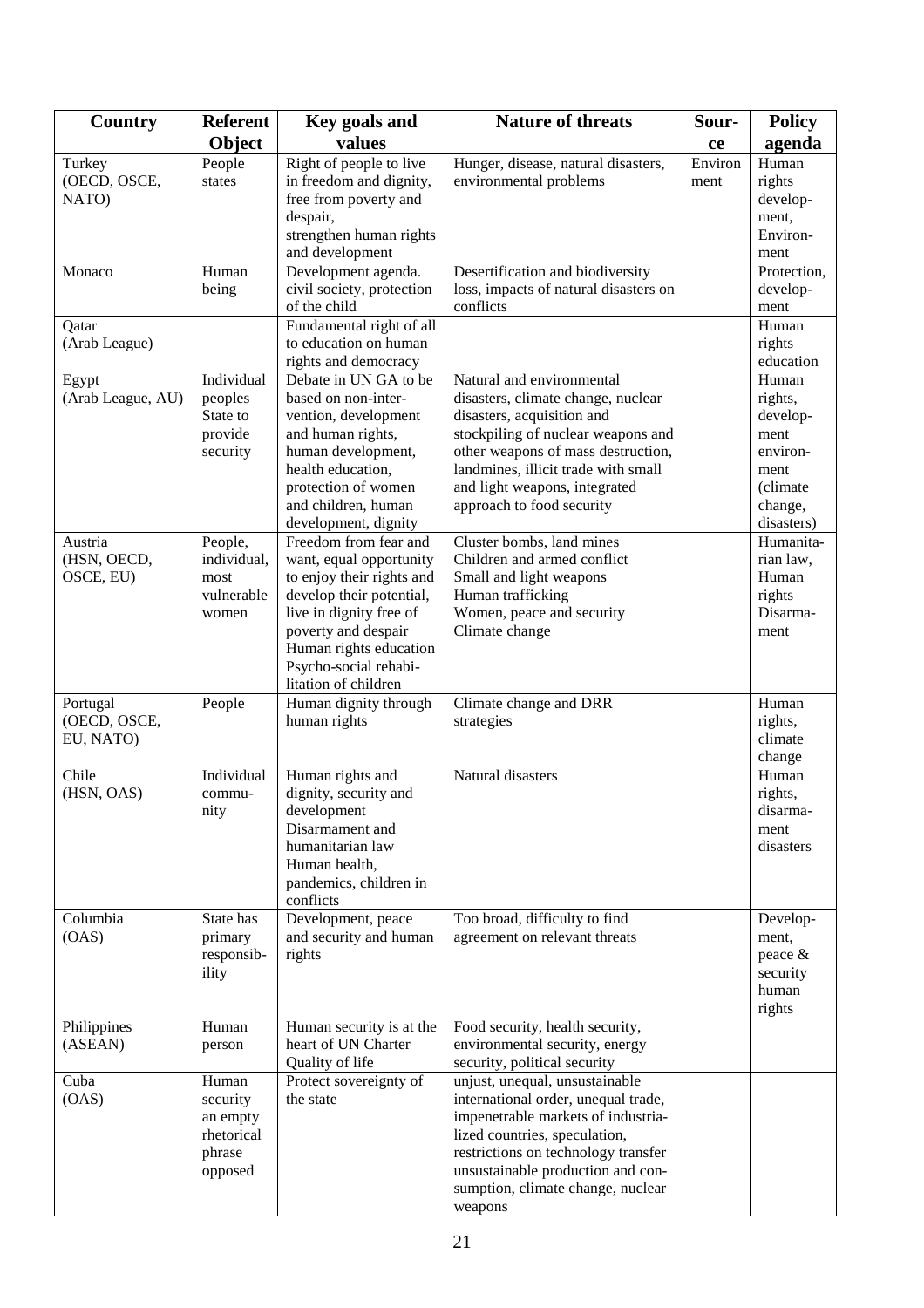| Country                              | <b>Referent</b>                                                                                              | Key goals and                                                                                                                                                                              | <b>Nature of threats</b>                                                                                                                                                    | Sour-                               | <b>Policy</b>                                                                                    |
|--------------------------------------|--------------------------------------------------------------------------------------------------------------|--------------------------------------------------------------------------------------------------------------------------------------------------------------------------------------------|-----------------------------------------------------------------------------------------------------------------------------------------------------------------------------|-------------------------------------|--------------------------------------------------------------------------------------------------|
|                                      | Object                                                                                                       | values                                                                                                                                                                                     |                                                                                                                                                                             | ce                                  | agenda                                                                                           |
| Switzerland<br>(HSN, OECD,<br>OSCE)  | people                                                                                                       | Humanitarian law,<br>reduction of armed<br>violence, conflict pre-<br>vention                                                                                                              | Armed violence impedes develop-<br>ment, organized crime, gangs,<br>gender-based violence<br>Small arms and light weapons                                                   | Armed<br>conflict                   | Humanita-<br>rian law $\&$<br>disarma-<br>ment                                                   |
| Thailand<br>(HSN, FHS,<br>ASEAN)     | Vulnera-<br>ble people                                                                                       | Freedom from want and<br>fear, human trafficking<br>MDGs, global partner-<br>ship for development                                                                                          | Human trafficking<br>underdevelopment                                                                                                                                       |                                     | Human de-<br>velopment,<br>protection                                                            |
| <b>Brazil</b><br>(OAS)               | Sceptical<br>of scope<br>and<br>purpose                                                                      | Right to development,<br>Economic and social<br>development, human<br>rights education                                                                                                     | Hunger and poverty, underde-<br>velopment, climate change, MDGs,<br>food prices, HIV/AIDS, gender-<br>motivated violence                                                    |                                     | Develop-<br>ment,<br>human<br>rights                                                             |
| Kazakhstan<br>(OSCE)                 |                                                                                                              |                                                                                                                                                                                            | Natural disasters, climate change,<br>proliferation of weapons of mass<br>destruction, water scarcity, food<br>crisis                                                       |                                     | Disarma-<br>ment,<br>Climate<br>change                                                           |
| Canada<br>(HSN, OECD,<br>OSCE, NATO) | World's<br>people<br>individual                                                                              | Freedom, democracy,<br>human rights, rule of<br>law, protection of civi-<br>lians, of children in<br>armed conflicts,<br>landmines, ICC, tribu-<br>nals for human life,<br>dignity, safety |                                                                                                                                                                             |                                     | Disarma-<br>ment,<br>human<br>rights                                                             |
| Sudan<br>(AU, Arab League)           | Definition<br>of HS<br>must<br>respect<br>state<br>sovereign-<br>ty and its<br>responsi-<br>bility for<br>HS | Social peace and<br>stability, access to food,<br>education, health,<br>respect of fundamental<br>rights and freedoms,<br>right of refugees to<br>return to their homes                    | Conflicts/civil wars, lack of respect<br>for basic principles of international<br>law and practices (e.g. right to self<br>determination, non-intervention)                 | Inter-<br>ventio-<br>nist<br>states | Define HS<br>within the<br>exclusive<br>framework<br>of UN<br>Charter<br>and by the<br><b>GA</b> |
| South Korea (FHS)                    | Individual<br>commu-<br>nity                                                                                 | Need of people on the<br>ground (economic<br>security of people)                                                                                                                           | Food crisis,<br>violence against women,<br>sexual violence                                                                                                                  |                                     | Develop-<br>ment<br>protection                                                                   |
| Israel                               | People,<br>individual                                                                                        |                                                                                                                                                                                            | Climate change, environment,<br>sustainable development, non-<br>proliferation, human rights, armed<br>conflict, culture of hate, crime<br>prevention, terrorism and others |                                     | Protection<br>develop-<br>ment<br>environ-<br>ment                                               |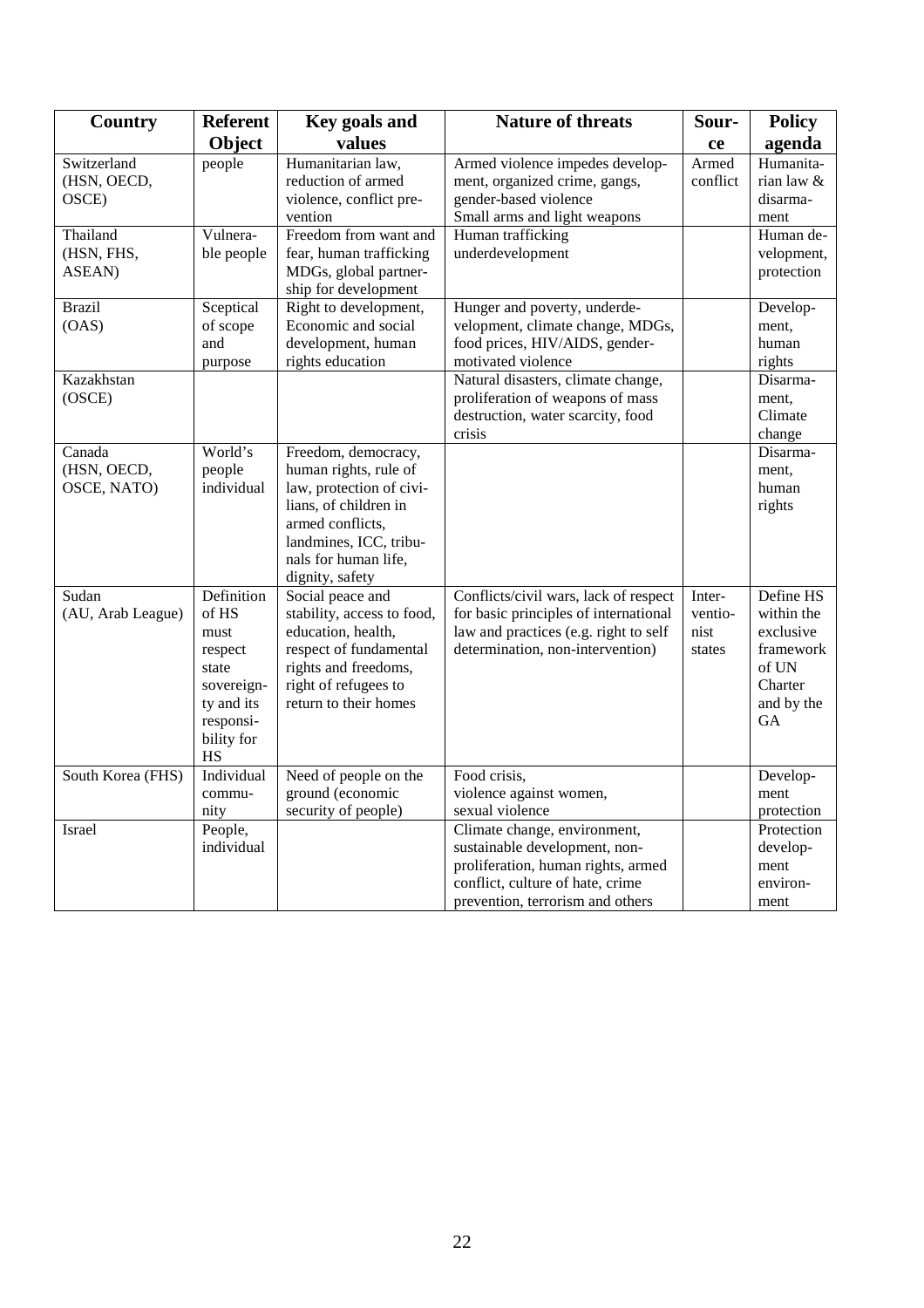**Table 4:** Compilation of Human Security Threats, Challenges, Vulnerabilities, Risks. **Source:** Brauch (2009: 986; based on 2005a: 80).

| in-<br><b>Humans</b><br>security                                         |                                                                                   |                                                                     | <b>Human Security</b>                                                                            |                                                                              |  |
|--------------------------------------------------------------------------|-----------------------------------------------------------------------------------|---------------------------------------------------------------------|--------------------------------------------------------------------------------------------------|------------------------------------------------------------------------------|--|
| fringements posed by                                                     | <b>Threats to</b>                                                                 | <b>Challenges for</b><br><b>Vulnerabilities to</b>                  |                                                                                                  | <b>Risks for</b>                                                             |  |
| Underdevelopment<br>('freedom of want')                                  | well-<br>Human<br>$\overline{a}$<br>being,<br>- human health<br>- life expectancy | - social safety nets<br>human<br>development<br>- food security     | - economic crisis and<br>shocks<br>communicable  <br>$\overline{\phantom{a}}$<br>diseases        | those most vulnerable<br>(socially,<br>economically)<br>and<br>exposed<br>to |  |
| Conflicts<br>$\&$<br>human<br>rights violations<br>('freedom from fear') | - Human life and<br>personal safety<br>(from wars)<br>- identity, values          | - feeling secure in<br>a community<br>- human rights<br>- democracy | - war lords, criminals<br>- corrupt regime, ruler<br>- human rights abuses,<br>violations        | underdevelopment,<br>violence and hazards:<br>- poor<br>- women,             |  |
| Hazards & disasters<br>('freedom from hazard<br>impact')                 | - Livelihood<br>- survival<br>- settlements                                       | sustainable<br>$\sim$<br>development<br>- food security             | - exposed population<br>- livelihoods, habitat<br>(cholera,<br>disease<br>dengue, malaria, etc.) | - children.<br>- old people<br>- indigenous<br>- minorities.                 |  |

**Table 5:** 'Human Security' Policies and Measures for Coping with Environmental Threats, Challenges, Vulnerabilities, and Risks for 'Ecosystems' and 'Sustainability'. **Source:** Brauch (2009: 987).

| <b>Threats of</b>                 | <b>Challenges of</b> |                                                                                                                                                                                                                                                   | <b>Risks of</b>                                                                                                                                                                                                                                                                                                                        |
|-----------------------------------|----------------------|---------------------------------------------------------------------------------------------------------------------------------------------------------------------------------------------------------------------------------------------------|----------------------------------------------------------------------------------------------------------------------------------------------------------------------------------------------------------------------------------------------------------------------------------------------------------------------------------------|
|                                   |                      |                                                                                                                                                                                                                                                   |                                                                                                                                                                                                                                                                                                                                        |
|                                   |                      |                                                                                                                                                                                                                                                   |                                                                                                                                                                                                                                                                                                                                        |
| water                             |                      |                                                                                                                                                                                                                                                   |                                                                                                                                                                                                                                                                                                                                        |
| <i>policy</i>   - Climate change, | - economy            | - rural livelihood                                                                                                                                                                                                                                | reducing<br>$\overline{\phantom{a}}$                                                                                                                                                                                                                                                                                                   |
| - soil erosion,                   | - agriculture        | - urban habitat                                                                                                                                                                                                                                   | of<br>exposure                                                                                                                                                                                                                                                                                                                         |
| treaties,                         | - tourism            | - transport & econo-                                                                                                                                                                                                                              | people<br>with                                                                                                                                                                                                                                                                                                                         |
| degradation                       | - health             | mic infrastructure                                                                                                                                                                                                                                | low resilience                                                                                                                                                                                                                                                                                                                         |
|                                   |                      | - city planning                                                                                                                                                                                                                                   | enhancing<br>$\omega_{\rm{max}}$                                                                                                                                                                                                                                                                                                       |
| education,                        | (shift in crops)     | - building standards                                                                                                                                                                                                                              | knowledge of                                                                                                                                                                                                                                                                                                                           |
| drought)                          |                      |                                                                                                                                                                                                                                                   | these people                                                                                                                                                                                                                                                                                                                           |
| $\blacksquare$                    |                      | $\omega_{\rm{max}}$ and $\omega_{\rm{max}}$                                                                                                                                                                                                       | enhancing<br>$\equiv$                                                                                                                                                                                                                                                                                                                  |
|                                   |                      |                                                                                                                                                                                                                                                   | of                                                                                                                                                                                                                                                                                                                                     |
| drought)                          | - public health      | prone<br>areas                                                                                                                                                                                                                                    | these people                                                                                                                                                                                                                                                                                                                           |
| geophysical                       |                      | housing                                                                                                                                                                                                                                           |                                                                                                                                                                                                                                                                                                                                        |
|                                   |                      |                                                                                                                                                                                                                                                   |                                                                                                                                                                                                                                                                                                                                        |
| tsunami) hazards                  | $\blacksquare$       |                                                                                                                                                                                                                                                   | enhancing                                                                                                                                                                                                                                                                                                                              |
|                                   | organizations        |                                                                                                                                                                                                                                                   |                                                                                                                                                                                                                                                                                                                                        |
|                                   | and resources        | prone<br>areas                                                                                                                                                                                                                                    | and these people                                                                                                                                                                                                                                                                                                                       |
|                                   |                      | housing                                                                                                                                                                                                                                           |                                                                                                                                                                                                                                                                                                                                        |
| Hazards                           | access               | spread<br>$\overline{\phantom{a}}$                                                                                                                                                                                                                | - reducing low                                                                                                                                                                                                                                                                                                                         |
| conflicts                         | affected areas       | infectious disease                                                                                                                                                                                                                                | recognition                                                                                                                                                                                                                                                                                                                            |
| - Distress migration              | - environment        | - refugees (in times                                                                                                                                                                                                                              | $-$ old,<br>weak                                                                                                                                                                                                                                                                                                                       |
|                                   | - food supply        | of conflict)                                                                                                                                                                                                                                      | and poor                                                                                                                                                                                                                                                                                                                               |
|                                   |                      | Sustainable development   - Air (climate), soil,  <br>food security<br>- water scarcity and<br>- Extreme weather -<br>events (storm, flood,<br>Hydro-meteorolo-<br>gical (storms, floods, (specific crops)<br>and<br>(earthquake, volcano,<br>and | Vulnerabilities of<br><b>Environmental Security for</b><br>- agriculture and  - vulnerable people (old, children,<br>women, indigenous groups)<br>agriculture<br>agriculture<br>vulnerability<br>mapping of hazard training<br>and<br>$(inter)$ national $\vert$ -<br>vulnerability -<br>mapping of hazard protection of<br>of<br>to l |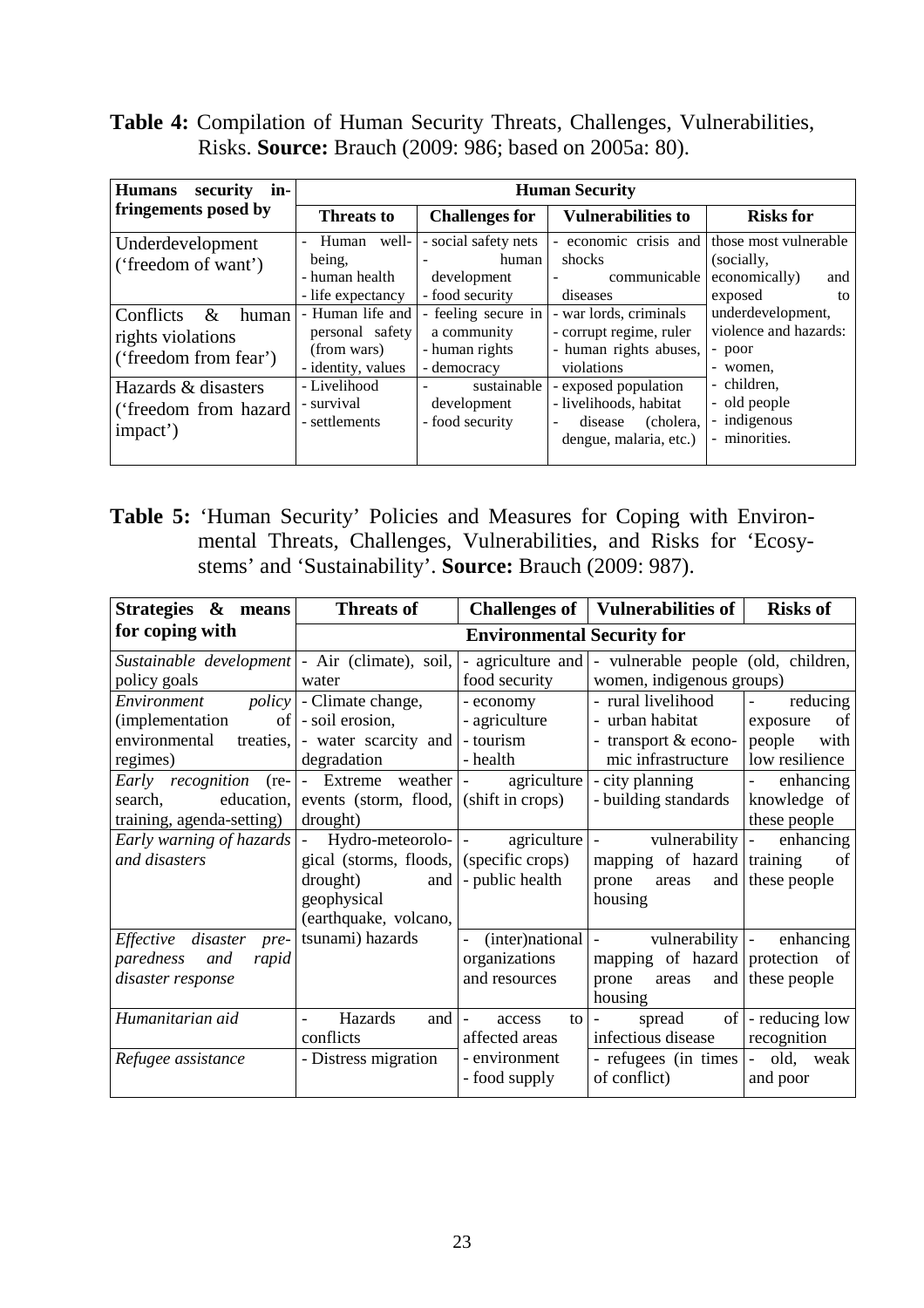Table 6: The Human Security Network and the four pillars of the Human Security Concept. **Source**: Fuentes/Brauch (2009: 999 based on Hans Guenter Brauch/UNESCO 2006, 2008.

| <b>Pillars</b>                    | <b>UNDP</b> | Pillar I:     | Pillar II:            | <b>Pillar III:</b>                              | <b>Pillar IV:</b>                 |
|-----------------------------------|-------------|---------------|-----------------------|-------------------------------------------------|-----------------------------------|
|                                   | 1994        | 'Freedom      | 'Freedom              | 'Freedom to                                     | 'Freedom                          |
|                                   |             | from want'    | from fear'            | live in                                         | from hazard                       |
|                                   |             |               |                       | Dignity'                                        | impacts'                          |
| Policy and issue                  | Human       | Human, eco-   | Violence in           | Rule of law,                                    | Environmental                     |
| areas (goal)                      | security    | nomic, so-    | conflicts,            | human rights,                                   | stress $\&$                       |
|                                   |             | cial devel-   | small arms            | democracy                                       | natural                           |
|                                   |             | opment        |                       |                                                 | hazards                           |
| <b>Promoters</b>                  | <b>UNDP</b> | UNDP,         | UNESCO,               | Secretary                                       | UNESCO,                           |
| (UN System)                       |             | <b>UNESCO</b> | UNDP, UNU             | General                                         | OCHA,                             |
|                                   |             | <b>UNU</b>    |                       | <b>UNESCO</b>                                   | UNEP, UNDP,                       |
|                                   |             |               |                       | <b>UNHCR</b>                                    | <b>UNISDR</b>                     |
|                                   |             |               |                       | HRC,                                            | <b>UNU-EHS</b>                    |
| <b>Governments</b>                |             | Japan,        | Canada,               | Austria,                                        | <topics: eu,<="" td=""></topics:> |
|                                   |             | Thailand      | Norway                | Switzerland                                     | Germany,                          |
|                                   |             | <b>HSN</b>    | <b>HSN</b>            | Slovenia                                        | Japan>                            |
| <b>Dimensions</b>                 |             |               |                       |                                                 |                                   |
| Military<br>$\bullet$             |             |               | (x)                   |                                                 |                                   |
| Political<br>$\bullet$            | (x)         |               | (x)                   | (x)                                             |                                   |
| Economic                          | (x)         | (x)           | (x)                   |                                                 | (x)                               |
| • Societal                        |             | (x)           | (x)                   | (x)                                             | (x)                               |
| • Environmental                   | (X)         | (X)           | (X)                   | (X)                                             | $(x)$ ENVSEC                      |
| <b>Sectoral Security</b>          |             |               |                       |                                                 |                                   |
| <b>Concepts</b>                   |             |               |                       |                                                 |                                   |
| Food                              | (x)         | (x)           |                       | (x)                                             | (x)                               |
| Water<br>$\overline{\phantom{a}}$ |             | (x)           | (x)                   | (x)                                             | (x)                               |
| Health                            | (x)         | (x)           |                       | (x)                                             | (x)                               |
| <b>Other Features</b>             |             |               |                       |                                                 |                                   |
| o Community                       | (x)         |               |                       |                                                 |                                   |
| o Personal                        | (x)         |               |                       |                                                 |                                   |
| Gender<br>$\Omega$                |             |               | UN-<br><b>INSTRAW</b> |                                                 |                                   |
| o Livelihood                      |             |               |                       |                                                 |                                   |
| Agenda items of                   |             | human &       |                       | Antipersonnel   Internat. Crimi-   Discussed at |                                   |
| the Human                         |             | people-       | Landmines,            | nal Court,                                      | the 8 <sup>th</sup>               |
| <b>Security Network</b>           |             | centred       | protection of         | Human Rights                                    | ministerial                       |
| $(1999-2006)$                     |             | development,  | children in           | Council;                                        | meeting of the                    |
|                                   |             | HIV/AIDS,     | armed                 | Human rights                                    | HSN on 1-2                        |
|                                   |             |               | conflict,             | education,                                      | June 2006 in                      |
|                                   |             |               | control of            | implementation                                  | Bangkok                           |
|                                   |             |               | small arms &          | of international                                |                                   |
|                                   |             |               | light wea-            | humanitarian                                    |                                   |
|                                   |             |               | pons, conflict        | & human                                         |                                   |
|                                   |             |               | prevention,           | rights law,                                     |                                   |
|                                   |             |               | women, pea-           | against transn.                                 |                                   |
|                                   |             |               | ce, security          | organized                                       |                                   |
|                                   |             |               |                       | crime, human                                    |                                   |
|                                   |             |               |                       | trafficking                                     |                                   |